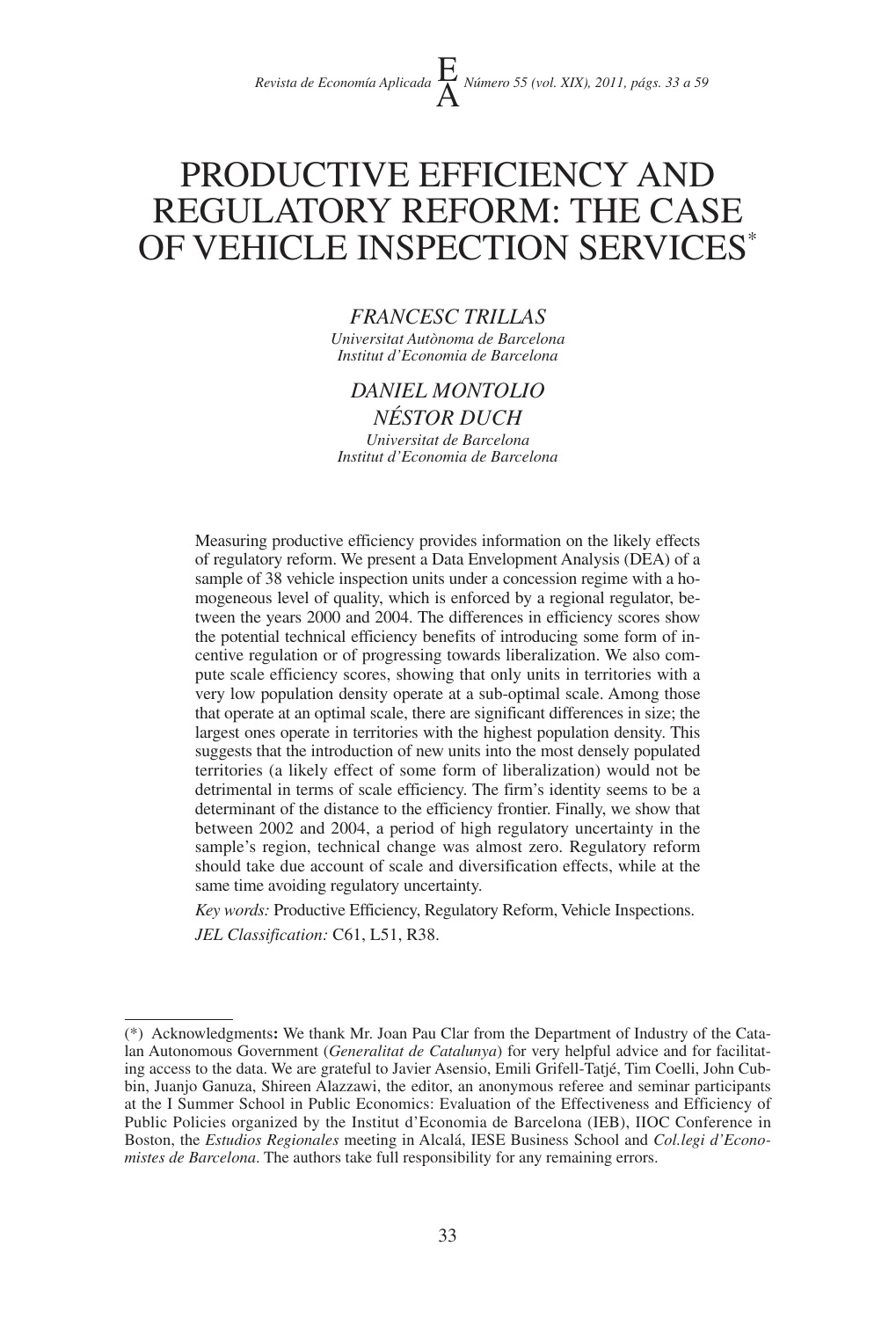also derive some implications about the determinants of productive efficiency and about regulatory reform. Vehicle inspections are compulsory in many jurisdictions in the interest of environmental protection and safety. Th n this study we perform an exercise in productive efficiency benchmarking, using a new data set of inputs and outputs in the vehicle inspection sector. We also derive some implications about the determinants of productive efficiency and about regulatory reform. Vehicle inspections are compulsory in many jurisdictions in the interest of environmental protection and safety. The rationale sions by vehicles and car accidents would be too high, relative to social surplus maximizing levels. Some articles in the academic literature have used data from the US to dispute this rationale1. However, certain countries, especially in the developing world (such as Chile and China), have recently introduced or reformed their compulsory vehicle inspection systems and, as yet, there are no reports of countries abolishing the practice.

There are wide international disparities in the economic provisions for vehicle inspections. In some jurisdictions, such as the UK and many US states, many different units are authorized to perform inspections, including repair garages. In others, like Spain or Chile, inspections may only be made at official stations. Even in countries in which repair garages are not authorized, the system of selecting the firms that can perform inspections differs widely, for instance, between jurisdictions that operate stations under state ownership (e.g. Sweden) and others where the government grants concession contracts to private operators (as in many Spanish regions). The suitability of the concessions scheme has sometimes been questioned. Proposals have been made to liberalize the system and to base it on a framework of administrative authorizations.

Since 1985, vehicle inspections in Spain have been regulated by a system of concession contracts in which tariffs and contractual clauses are set by regional governments and the technical requirements that inspections have to fulfil are determined by the central government. The legislation was strict in the area of incompatibilities, prohibiting firms in the automobile sector from applying for vehicle inspection concessions. This regulatory framework evolved into a system of regulated monopolies in the different regions of Spain. In the years 2000 and 2003, the central legislators introduced a system of authorizations to replace concessions in order to boost liberalization, leaving the implementation of the new plan to the discretion of the regional governments. In general, the regional governments have been quite reluctant to liberalize the system. The Catalan regional government, responsible for the inspection units examined in this study, was contemplating a shift from concessions to authorizations towards the end of our sample period, in 2004, but a new regional law was still being drafted by mid 20072.

Using data for the Spanish regions in 2005, kindly provided by the Spanish Ministry of Industry, we can report that most regions still operated vehicle inspec-

<sup>(1)</sup> See Hubbard (1997, 1999, 2002), Merrell *et al.* (1999), Sutter and Poitras (2002) and Poitras and Sutter (2002). These articles dispute that compulsory vehicle inspections are necessary to obtain accident or emissions levels that are closer to the social welfare maximizing levels, by comparing states with and without compulsory inspections.

<sup>(2)</sup> A new law was finally approved in 2008, setting an upper bound of 50% for market shares and partially moving towards an authorization regime.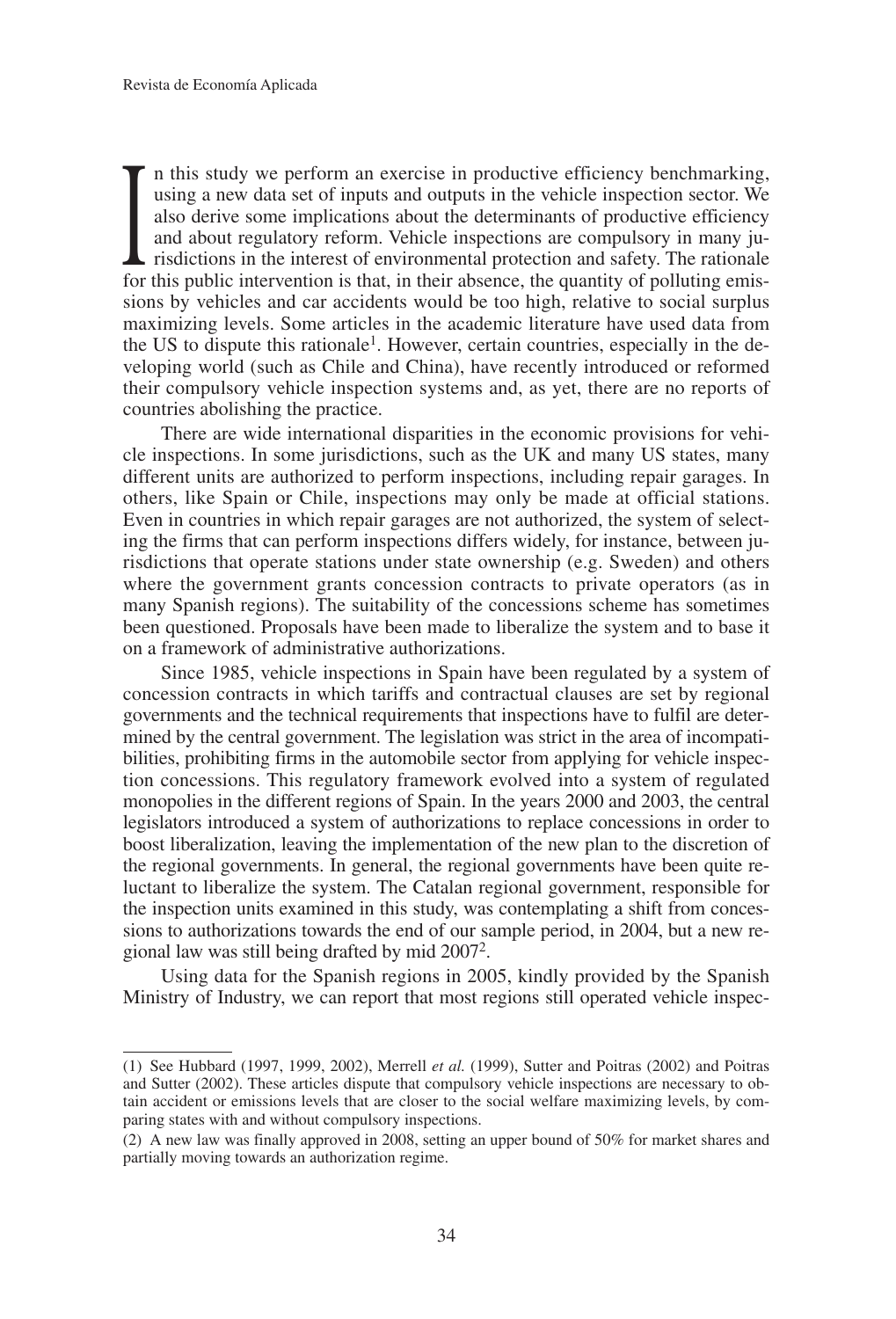tions through a concessions regime. In three regions (Andalusia, Asturias and Extremadura) the public sector directly operated all or part of the vehicle inspections. Prices and the percentage of rejected inspections varied widely across regions. The lowest price per inspection was €23.02 in Extremadura and the highest was €41.93 in Valencia. The average price was  $\epsilon \leq 30.73$ , and the price in Catalonia was  $\epsilon \leq 30.22$ (this nominal price in Catalonia had been the same since 2002). The region with the lowest number of rejected inspections was Madrid with 9% and the region with the highest number of rejected inspections was Asturias with 35%. The Spanish average across regions was 21% and the rejection ratio in Catalonia was also 21%.

Vehicle inspections are part of a sector in worldwide expansion, as witnessed by the fact that firms involved in vehicle inspections also issue certifications of other kinds in growing sectors such as environmental or industrial quality. In the case of vehicle inspections, the demand derives from the demand for vehicle use<sup>3</sup>, which has been increasing globally. The demand also responds to social preferences, as reflected in the rules to protect the environment and to improve safety. Arguably, environmental and safety concerns have also increased worldwide in recent years.

Moreover, as we noted above, the regulation of the vehicle inspection sector is changing. The sector is opening up to private or foreign investment and competition and, in most countries, regulatory reform is underway. Several multinational firms (such as TÜV-Rheinland, SGS, DEKRA, ATISAE and Applus+) are establishing a foothold in the global market.

In this context of regulatory change in an expanding sector, productive efficiency measurement can help to answer the following questions. What is the minimum efficient scale of production? Is there technical progress? Are there scope or diversification economies? And are managers behaving in a cost minimizing way? This information can guide decisions on introducing competition or bidding for monopoly concessions, and on the need for different forms of incentive regulation, such as price caps or yardstick competition.

Given the very special nature of this industry, it is important to provide independent and objective quantitative assessments of the desirability of regulatory reforms. Consumers (car owners, not the overall population) devote a small proportion of their expenditure to vehicle inspections: in our sample units, about  $\epsilon$ 30 for inspections that take place every one or two years, depending on the age of the vehicle. Therefore, inspection costs for consumers do not trigger the level of public awareness of, say, public utilities rates such as electricity or water. However, given their compulsory nature, vehicle inspections are a steady source of cash for firms operating in a sector in which demand is growing. We thus conjecture that firms have a far greater influence in policy design and implementation than consumers. Therefore, there is high potential for regulatory capture<sup>4</sup>. The complexity

<sup>(3)</sup> Legislation in Spain requires that vehicles between 4 and 10 years old must have a technical inspection every two years at an authorized station, and vehicles older than this must have an annual inspection.

<sup>(4)</sup> See Grossman and Helpman (2001). For the years under study, the units in the sample were *de facto* under a regime of rate of return regulation, that is, entry was not allowed and tariffs were set to sustain an "economic and financial balance". There were no clearly established procedures to fix tariffs, which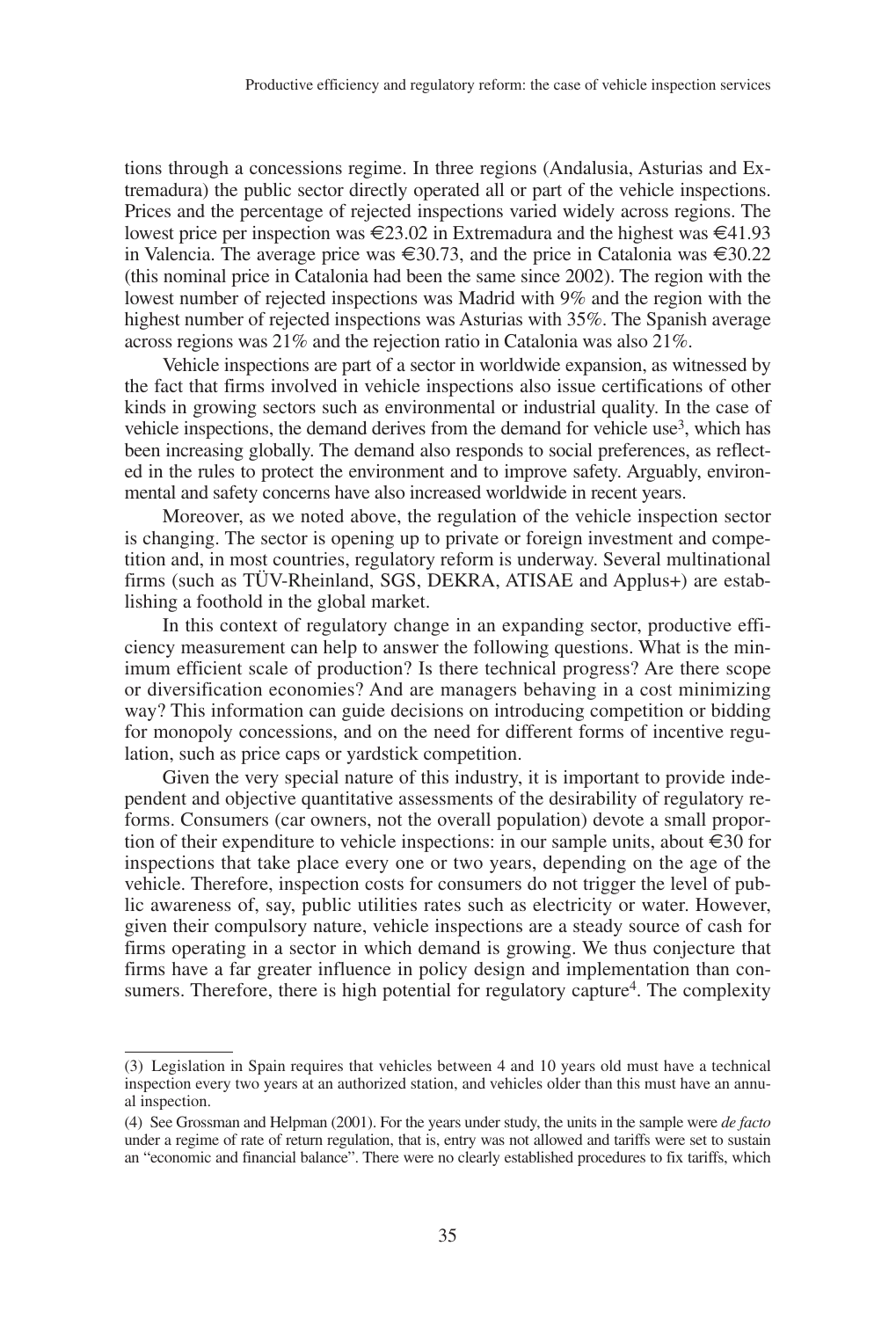of the interaction between firms and policy makers increases with the presence of multinational operators. How to design national or even (in decentralized countries like Spain) regional regulation to benefit consumers when some of potential firms are powerful multinationals is an important question.

In this study, we use the Data Envelopment Analysis (DEA, hereafter) methodology to measure productive efficiency for 38 vehicle inspection stations or units for the period 2000-2004 in Catalonia (Spain). These units were under a concession regime with centrally enforced homogeneous quality, in the sense that the regulator (the regional government) controlled the service quality standards across units (this is called a centralized system in the vehicle inspection industry, like those of Ireland and Chile, as opposed to a decentralized system like that of the UK, France or some US states, where units have much more autonomy and flexibility). We further control for quality by calculating the efficiency scores for the years where we have some quality data. The quality-adjusted efficiency scores do not show systematically different results.

As far as we know, only two other DEA have been applied to vehicle inspections in the economics literature. Both use samples of publicly-owned vehicle inspection services. Ylvinger (1998), studying Swedish vehicle inspections, reports an average inefficiency level of 9%. Odeck (2000), on Norwegian inspections, reports an average inefficiency of more than 20%. This author, as we do in this paper, decomposes a Malmquist index of productivity change, finding that variations in productivity are mainly explained by technical change. Unlike our study, however, neither of these articles quantifies scale economies or the determinants of inefficiency. Therefore, our study is, to our knowledge, the first to perform a DEA of privately-operated vehicle inspections, to quantify scale economies and to study the determinants of efficiency differentials in this sector.

We show that, in our sample, there is potential for an average increase in technical efficiency of 27.0% (28.8% if we take the last year in the sample). We also compute the scale efficiency scores, showing that only vehicle inspection units in territories with very low population densities operate sub-optimally. We demonstrate that the introduction of new units in the most densely populated territories (a likely effect of some form of liberalization) would not be detrimental in terms of scale efficiency. With the efficiency scores obtained we also perform a secondstage analysis of the likely determinants of these scores. Using, among others, bootstrap techniques proposed by Simar and Wilson (2007) to avoid the likely bias caused by the fact that efficiency scores depend on all observed inputs and outputs (and, hence, are not independently distributed), we analyze to what extent the nature of the operating firm may be a significant determinant of firm efficiency. In particular, the operation of an internationally diversified group can be used to the benefit of consumers if regulation is properly designed. We finally report and decompose a

were set at the initiative of the firms; the government could decide whether to completely accept, partially accept, or reject the operators' demands. It is well known that under regulations of this type there are no incentives to reduce costs. Some authors have suggested, however, that these regulatory systems may be the result of a political equilibrium and may provide a credible commitment to yield adequate levels of investment [see, for instance, Armstrong and Sappington (2005)].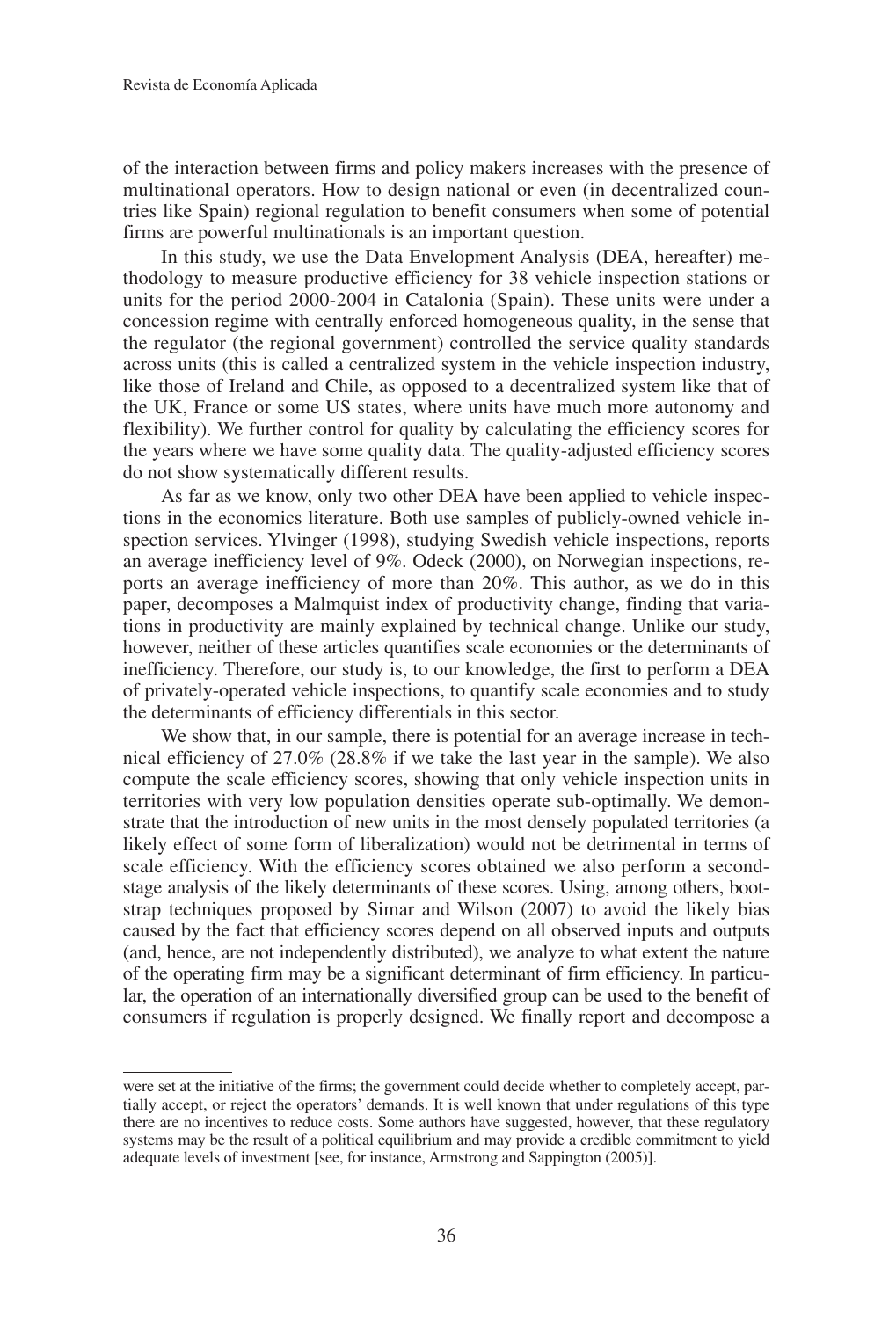Malmquist index to quantify the sources of productivity change, observing that technical change was not positive for most of our sample years. We conjecture that regulatory uncertainty was detrimental for technical change. Regulatory reform should take due account of scale and diversification effects, while at the same time avoiding regulatory uncertainty. These results should be taken with care because the sample corresponds to one single region in a short period of time and the inputs are measured in a broad way. However, they illustrate the potential for using productive efficiency analysis to guide regulatory reform.

In the remainder of the paper, in Section 1 we explain the methodology used and describe the data set. In Section 2 we report the efficiency scores that result from the DEA and quantify scale economies. In Section 3 we present the determinants of efficiency scores in a second-stage analysis using bootstrap techniques and, in Section 4 we report the results of our analysis decomposing a Malmquist index of productivity change. Finally, Section 5 concludes and presents policy implications.

### 1. METHODOLOGY AND DATA

This study investigates several dimensions of productive efficiency taking the DEA results as its starting point. We begin by computing efficiency scores using the DEA technique5. We then use these scores to measure scale efficiency. Next, we explore the determinants of technical efficiency as measured by the DEA efficiency scores and, finally, we analyze the evolution of productivity components using a Malmquist index, which is also based on the DEA results.

DEA is particularly well suited for regulatory practice because it requires very little technological information, allowing for a flexible non-parametric modelling of efficiency measures that can be used as benchmarks. Several authors have used this methodology (or related techniques) to study productive efficiency in other regulated sectors –for instance, Resende (2000) in telecommunications, Yatchew (2000) in electricity and Affuso *et al*. (2002) and Kennedy and Smith (2004) in railways.

The DEA methodology calculates an efficiency frontier for a set of units (vehicle inspection stations in our case), as well as the distance to the frontier for each unit<sup>6</sup>. This distance (efficiency score) between observed inspection stations and the most efficient similar stations gives a measure of the reduction in inputs that could be achieved for a given measure of output. The differences in efficiency scores show the potential in terms of technical efficiency of introducing some form of incentive regulation or of progressing towards liberalization. We concentrate on the input-oriented DEA model that takes output as given; this is consistent with effi-

<sup>(5)</sup> For a more detailed explanation of this technique and a review of some of its applications, see Murillo-Zamorano (2004). For examples of applications of productivity analysis in different industries, see Glass *et al.* (1995) and Coelli (1996).

<sup>(6)</sup> It does so by using linear programming techniques as opposed to parametric techniques. DEA has the advantage of being very flexible as it does not require any functional assumptions on production technologies or any assumption on the distribution of statistical errors.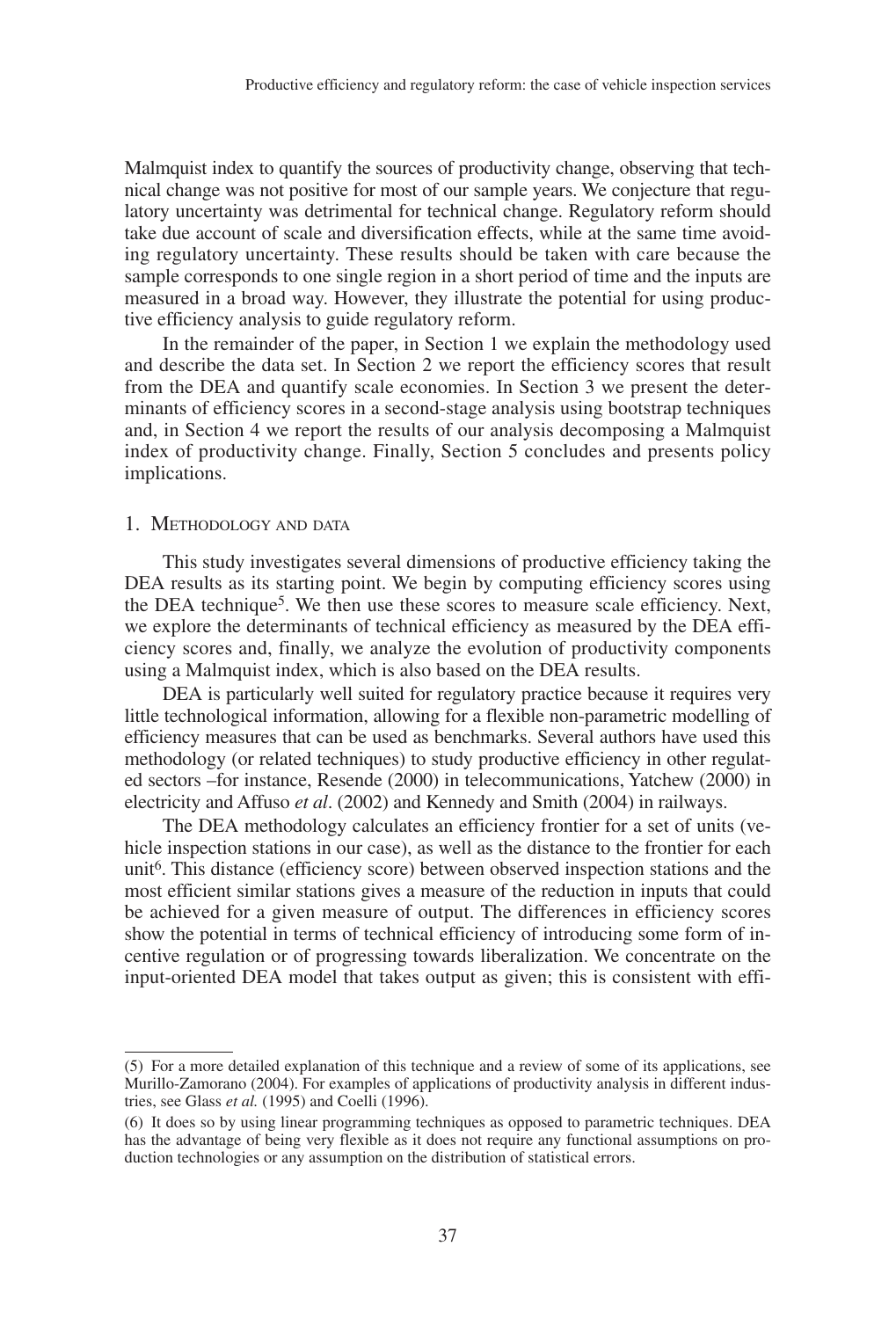ciency measurement<sup> $7$ </sup> in regulated sectors since the units' managers in these sectors have more discretion to make decisions on input levels than on output levels.

One can compute the Constant Returns to Scale (CRS, hereafter) efficiency scores, where it is assumed that all units operate at their optimal scale so that a unit can be compared in terms of efficiency to any other unit, and where differences in efficiency have nothing to do with scale. However, in many settings this situation may not be realistic. In this case, a Variable Returns to Scale (VRS, hereafter) DEA is recommended. This adds a convexity constraint to the CRS formulation. Convexity is useful to ensure that any unit is compared to another one that is similar in size (see, among many others, Coelli *et al*., 2005, for technical details on the DEA technique).

It is possible to measure the degree to which firms operate at the efficient scale by calculating the ratio between the efficiency scores obtained under the CRS assumption and those obtained with VRS. If the resulting indexes are identical, the unit operates with 100% scale efficiency, obtaining a value of 1 in the index of scale efficiency.

All efficiency scores reported in our exercise (including those quantifying scale economies) are calculated using a sequential frontier. This means that each observation for a given year is compared to all other observations in the same year and to observations in previous years. This way we avoid the possibility of "technical regress"8. An alternative would be to compute yearly frontiers, so that each observation is compared only to contemporaneous observations, but that would assume that, in this sector, operators "forget" about practices in the previous year. Since the identity of the firms did not change over the years in our sample, we prefer a sequential frontier. However, we also computed the same scores with a contemporaneous frontier; the results are very similar, with correlations between scores higher than 92% (see Table A3 in the appendix).

In the second stage of the exercise, we compute the determinants of the efficiency scores found. In this second stage we are interested in regulation, location, ownership and other control variables as possible determinants of technical efficiency. However, there are two main problems when analysing the determinants of efficiency scores. First, the type of specification to be estimated. Second, efficiency scores are not independent and identically distributed (iid). In other words, results of the second stage regression can be biased because efficiency scores obtained in the first stage depend on all observed inputs (even the exogenous variables introduced in this second stage) and outputs [see Cordero *et al*. (2008)].

Concerning the first problem, the Tobit procedure is widely used to regress the efficiency scores on a battery of variables that may explain relative technical efficiencies. The reason for the use of this regression technique is that efficiency scores are bounded between zero and one and a sub-set of the sample may be accumulated into the 1 value (the efficient units)<sup>9</sup>. However, as pointed out by Puig-Junoy

<sup>(7)</sup> However, the technique we use abstracts from allocative efficiency issues and is aimed at technical efficiency, ignoring the role that prices may have.

<sup>(8)</sup> See, for instance, Tulkens and Vanden Eeckaut (1995).

<sup>(9)</sup> Some applications that use the Tobit procedure in a second-stage estimation are, for instance, Resende (2000); Pollitt (1996) or Dusansky and Wilson (1994).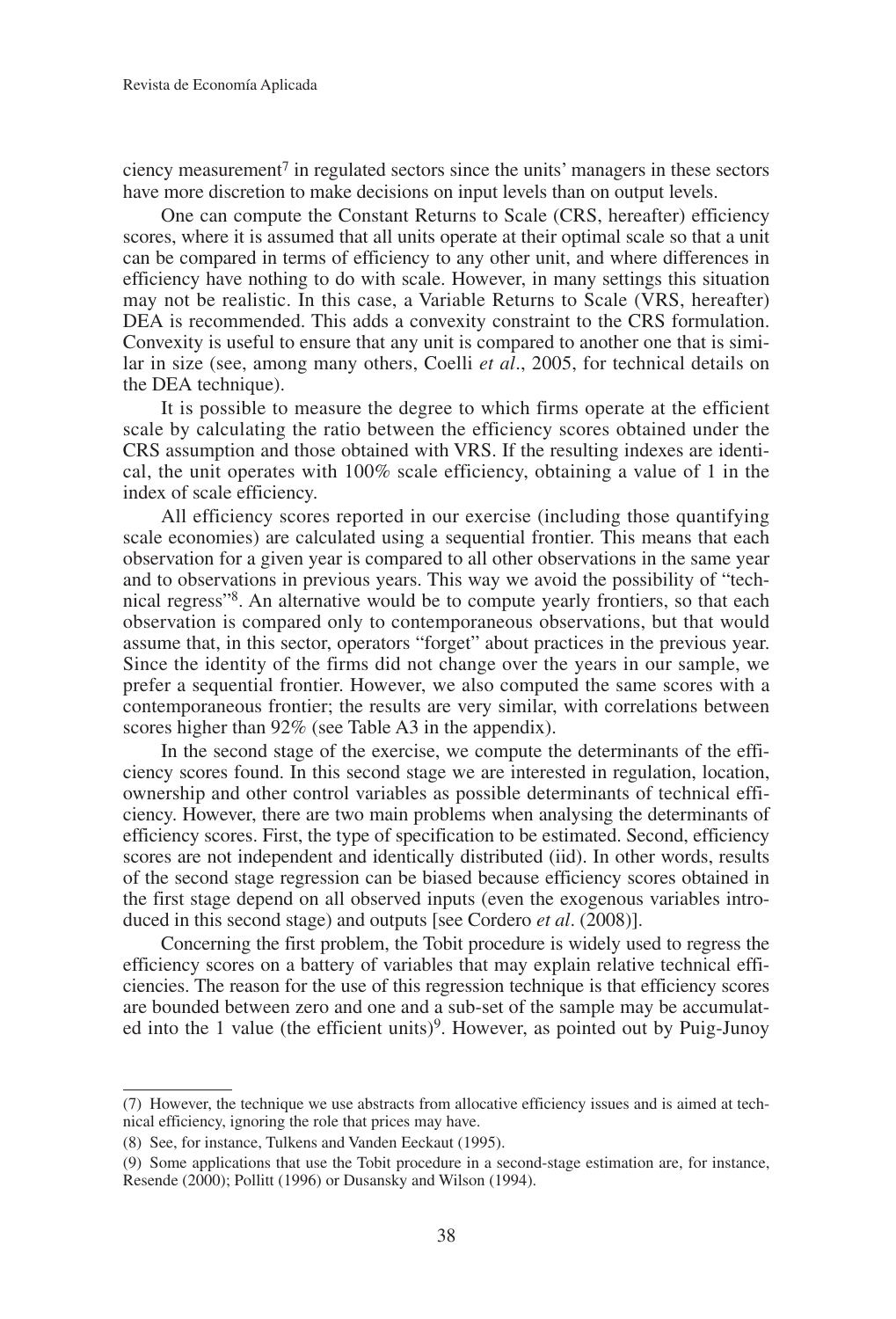(1998), the efficiency scores obtained with DEA do not fit the theory of sampling censoring required for Tobit models<sup>10</sup> or, in other words, "the accumulation of sample observations at the highest level of efficiency is intrinsic to the model". Therefore, the Tobit estimation is not completely adequate and we use a logit transformation of the efficiency scores that allows us to use traditional OLS techniques. To solve the second problem, we apply bootstrap techniques proposed by Simar and Wilson (2007) to avoid the bias problem inherent in the use of efficiency scores as the dependent variable in the second-stage regressions. As a final robustness exercise in this second stage, we divide the sample into two sub-samples (one for the vehicle inspection units belonging to a multinational group and the other for the units belonging to a small local firm) to analyze whether the efficiency scores systematically differ across ownership types.

Efficiency scores computed with DEA can also be used to decompose productivity change in measures such as the Malmquist index. There are several productivity index decompositions in the literature and there is a lively controversy on the suitability of different decompositions for different purposes. We used both the Färe *et al*. (1994) Malmquist decomposition (FGNZ, hereafter) and the Ray and Desli (1997) decomposition (RD, hereafter). The FGNZ decomposes a productivity measure based on the geometric mean of two productivity measures, each taking one of two years as a benchmark. This decomposition is as follows:

$$
FGNZ = \left[ \frac{D_c^s(x_t, y_t)}{D_c^t(x_t, y_t)} \cdot \frac{D_c^s(x_s, y_s)}{D_c^t(x_s, y_s)} \right]^{\frac{1}{2}} \cdot \frac{D_v^t(x_t, y_t)}{D_v^s(x_t, y_s)} \cdot \frac{D_c^t(x_t, y_t) / D_v^t(x_t, y_t)}{D_c^s(x_s, y_s) / D_v^s(x_s, y_s)}
$$

where the first term (inside the square brackets) measures technical change, the second measures technical efficiency change and the third measures scale efficiency change between two time periods  $s$  and  $t$ , such that  $s < t$ . The measure  $D_c^s$  $(x_t, y_t)$  is the distance of an observation (of input vector and output vector) in period *t* to the CRS frontier in period *s*. If, instead of sub-index *c,* we take sub-index *v,* then it is the distance to the VRS frontier. We measure these distances using the DEA scores previously calculated.

The technical efficiency change measure in FGNZ is the same as in the RD geometric mean decomposition. Both formulae decompose a CRS Malmquist index of productivity change (the ratio of distances to a common CRS frontier of two observations of the same unit in different time periods). The RD index is equivalent, in the case of one output, to the generalized Malmquist index decomposition of Grifell-Tatjé and Lovell (1999):

$$
RD = \left[ \frac{D_{\nu}^{s}(x_{t}, y_{t})}{D_{\nu}^{t}(x_{t}, y_{t})} \cdot \frac{D_{\nu}^{s}(x_{s}, y_{s})}{D_{\nu}^{t}(x_{s}, y_{s})} \right]^{\frac{1}{2}} \cdot \frac{D_{\nu}^{t}(x_{t}, y_{t})}{D_{\nu}^{s}(x_{s}, y_{s})}.
$$

$$
\cdot \left[ \frac{D_{c}^{s}(x_{t}, y_{t})/D_{\nu}^{s}(x_{t}, y_{t})}{D_{c}^{s}(x_{s}, y_{s})/D_{\nu}^{s}(x_{s}, y_{s})} \cdot \frac{D_{c}^{t}(x_{t}, y_{t})/D_{\nu}^{t}(x_{t}, y_{t})}{D_{c}^{t}(x_{s}, y_{s})/D_{\nu}^{t}(x_{s}, y_{s})} \right]^{\frac{1}{2}}
$$

<sup>(10)</sup> The Tobit model is based on normally distributed latent variables.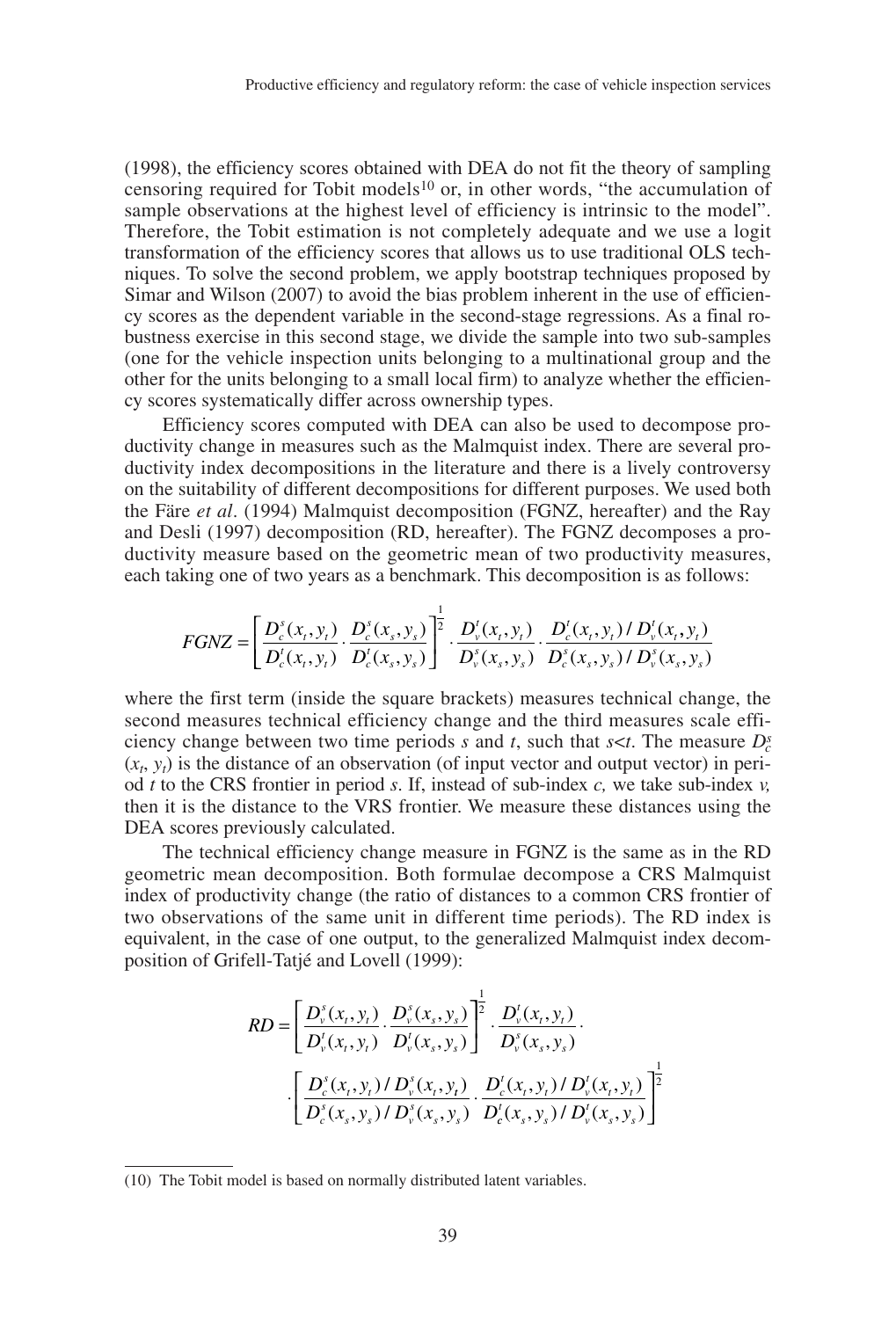The FGNZ scale term gives a measure of the change in scale efficiency, but the scale measure in the RD index is only a measure of scale change, not of scale efficiency change. FGNZ measures technical change as if the frontier were  $CRS<sup>11</sup>$ .

In our empirical exercise, the units are the different stations that perform vehicle inspections in Catalonia (Spain) under concession contracts granted by the Regional Government. All the stations belong to  $3$  firms<sup>12</sup>. We have named each station by its location in the four Catalan provinces  $(B = Barcelona, G = Girona)$ ,  $L = L$ leida and T = Tarragona)<sup>13</sup>. We use data for two inputs (a unit of labour and inspection lines per station) and a measure of output (vehicles inspected) for 38 units between 2000 and 2004. Inspection lines are treated as a fixed input over which the managers have no discretion. This way we avoid interpreting efficiency scores as the potential for radial reduction in all inputs when operating lines cannot be fractioned. The main data source is the Department of Industry of the Catalan Autonomous Government (*Generalitat de Catalunya*). Below, we define and describe the measures of inputs and output used.

### *A) Inputs*

The first input is labour. It is a weighted estimate of the labour engaged in inspection activities in each station. The Catalan Autonomous Government assigns weights to the 6 categories of workers a station can have. The categories are: manager of the station, team chief, mechanic, assistant mechanic, environment control mechanic and support staff (not directly involved in inspection activities). These weights (different for each station) are assigned to each category of worker depending on his or her direct involvement in inspection activities, obtaining an accurate measure of the labour input operating in each station. Given that the skill mix can be different across units, it is highly desirable to use a measure that can distinguish among different types of labour.

Moreover, given that some stations work all day (in two shifts: morning and afternoon) and other stations do not (just one shift), we have calculated our labour input per week accounting for the fact that a station that works all day is open 80 hours a week and the others only 40 hours a week. This procedure to account for the labour input is the one used by the regulator (the Catalan government) to keep a record of the labour involved in the concessions.

The second input used is the number of operating lines available in each station. Operating lines are the corridors where vehicles are positioned for the inspection of brakes, suspension, emissions and engine. Each line replicates the others in size and number and quality of machinery, and determines (together with the labour input) the quantity of inspections that a station can perform per unit of

<sup>(11)</sup> In the section 4, we present the full set of results for the RD decomposition. Nevertheless, the main conclusions drawn from the Malmquist decomposition hold if we use the FGNZ decomposition instead. For a complete review of pros and cons of the various Malmquist productivity index decompositions, see Zofio (2007).

<sup>(12)</sup> The 3 firms are (not in order): ECA, RVSA and ECA-ITEUVE, where ECA and ECA-ITEUVE belong to the multinational group Applus+.

<sup>(13)</sup> Table A1 in the appendix presents a summary of statistics by province.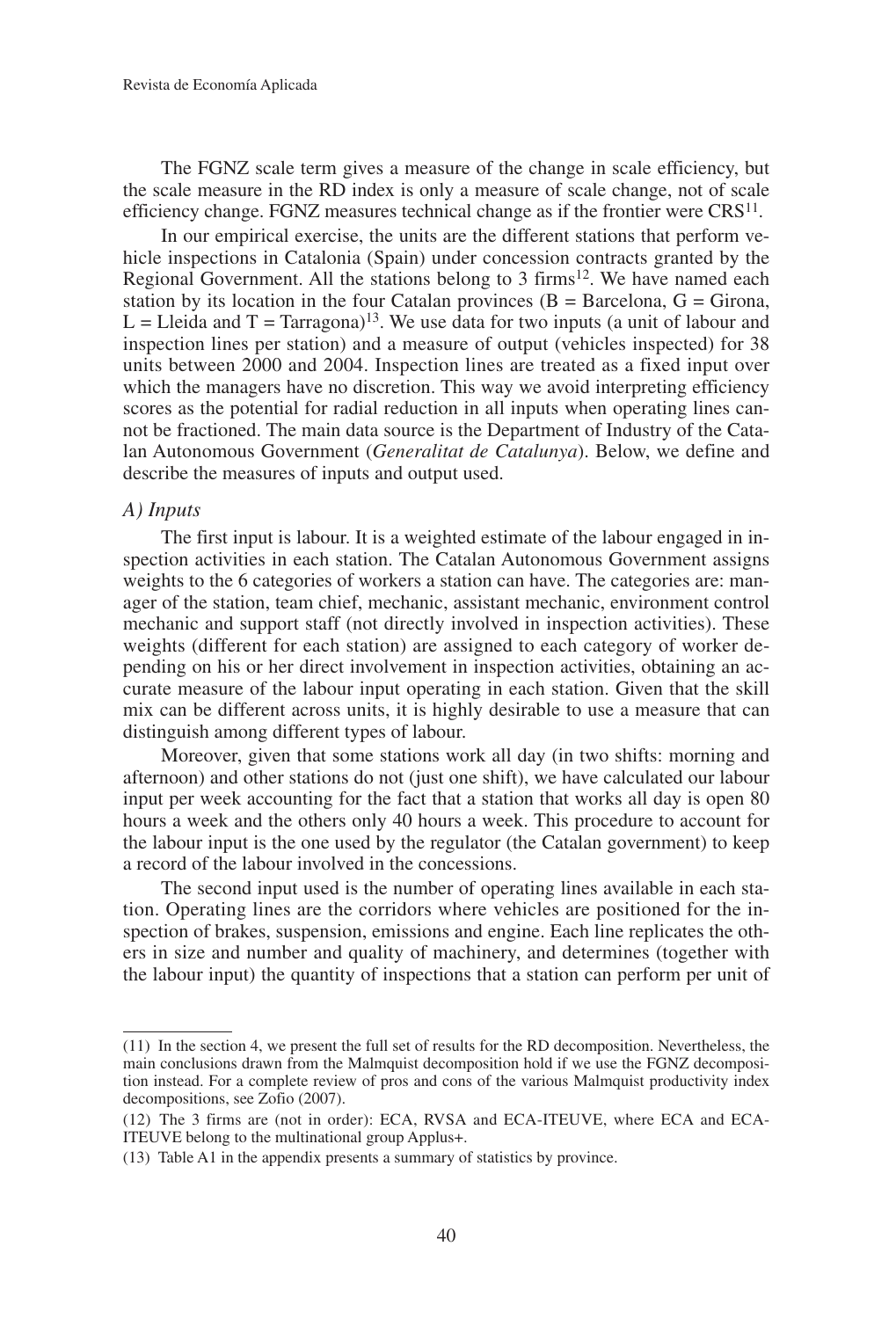time. This variable reflects the fixed capital of each station that is directly involved in inspection activities<sup>14</sup>.

Note that, as mentioned, we treat operating lines as a fixed, non-controllable input. Therefore, to compute the efficiency scores we make use of one-stage models proposed by Banker and Morey (1986) where non-controllable inputs are included directly to estimate efficiency scores with an additional restriction in the formulation of the standard DEA program. Hence, the Banker and Morey (1986) approach considers a subset of the production possibility set obtained by fixing the non-discretionary inputs (operating lines in our case) at their current values. To interpret the results, we have to take into account that this model does not attempt to reduce all inputs equiproportionally, but only the input that can be directly controlled by managers (labour in our case).

#### *B) Output*

As an output measure, we use the number of inspections per week performed by each station. We obtained data from the regulator about the total number of inspections per year, calculating its weekly equivalent in order to have a measure consistent with the labour input.

#### 2. TECHNICAL AND SCALE EFFICIENCY SCORES

#### *2.1. Technical efficiency*

Table 1 presents the summary statistics of the estimated technical efficiency scores assuming both CRS and VRS and the scale efficiency scores. The complete results (by inspection units) can be found in the appendix (see Table A2).

In general terms, we see that the average technical efficiency for the whole period slightly decreased (its standard deviation also decreased) for both the CRS and the VRS case. The VRS efficiency scores show higher average values than the CRS scores, which is consistent with the fact that VRS compares each unit only with units of similar size. On average, inefficient units have 27.0% less efficiency than units on the efficient frontier and, therefore, there is room for achieving efficiency gains in the Catalan vehicle inspection sector. If we take the last year of the sample, in 2004 the technical inefficiency relative to the sample frontier on average was  $28.8\%$ <sup>15</sup>, meaning that  $28.8\%$  less labour input resources (for a given level of operating lines) could be used to achieve the same output level.

### *2.2. Scale efficiency*

Table 1 also shows the summary statistics for the scale efficiency scores of the units in the sample, that is, the CRS technical efficiency scores divided by the VRS technical efficiency scores (see Banker *et al*., 1984). Average scale efficiency is 74.1%. If we take the smallest station with the highest average scale efficien-

<sup>(14)</sup> Unfortunately, we could not have access to more detailed or divisible capital input data.

<sup>(15)</sup> As Table A2 (in the appendix) shows, some vehicle inspection stations have very low efficiency scores. Hence, taken individually, it seems that there is room for some dramatic efficiency gains. Data on inputs and output are not shown but are available upon request.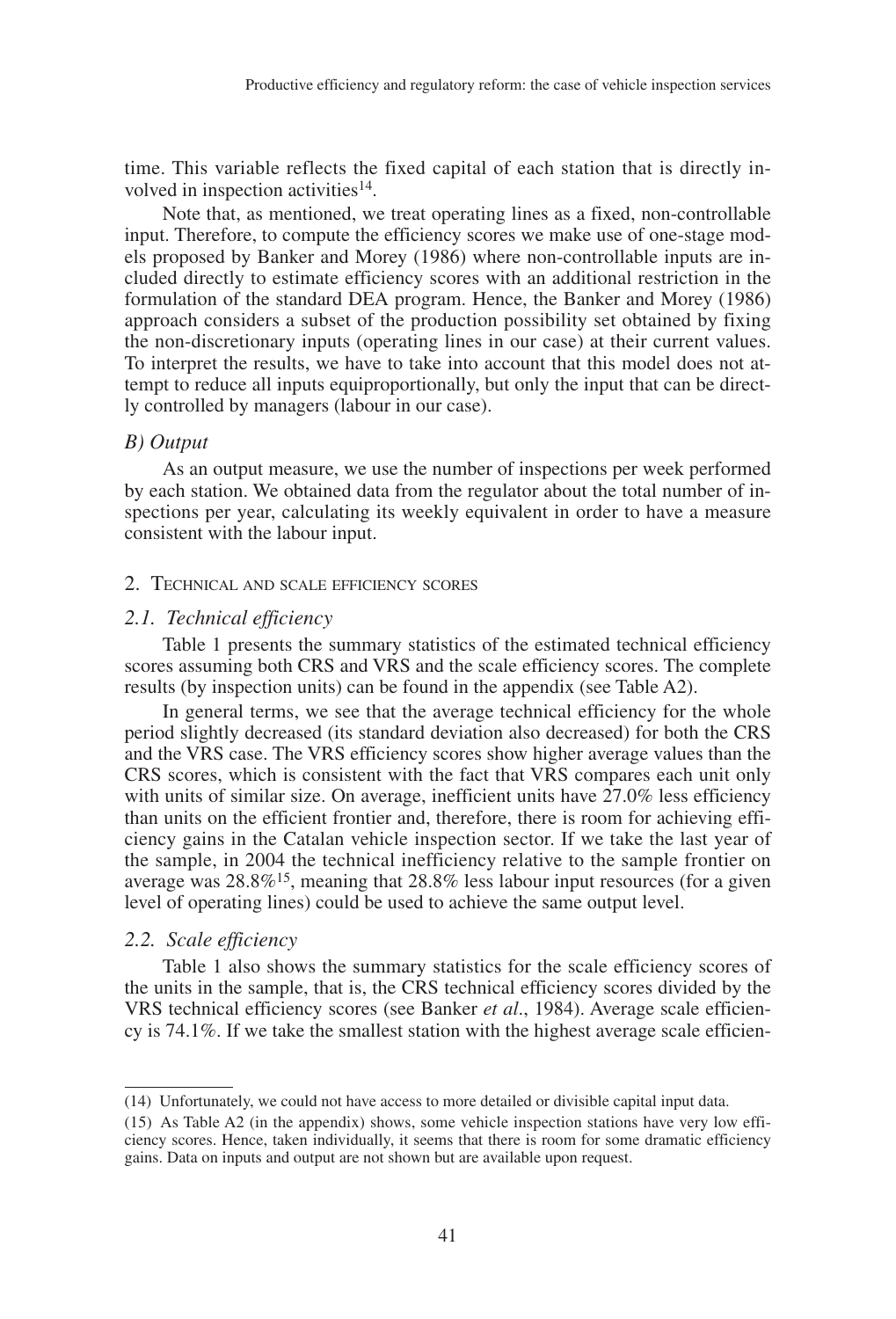| Table 1: SUMMARY STATISTICS FOR THE EFFICIENCY SCORES |      |                |                |          |          |         |
|-------------------------------------------------------|------|----------------|----------------|----------|----------|---------|
| <b>CRS</b>                                            | 2000 | 2001           | 2002           | 2003     | 2004     | Average |
| N                                                     | 38   | 38             | 38             | 38       | 38       |         |
| Average efficiency                                    | 56.0 | 54.3           | 55.6           | 55.4     | 55.1     | 55.3    |
| Standard deviation                                    | 25.6 | 26.9           | 26.6           | 22.2     | 22.0     | 24.7    |
| Efficient units                                       | 3    | $\overline{c}$ | 1              | $\Omega$ | $\Omega$ |         |
| VRS                                                   | 2000 | 2001           | 2002           | 2003     | 2004     | Average |
| N                                                     | 38   | 38             | 38             | 38       | 38       |         |
| Average efficiency                                    | 80.6 | 70.2           | 71.3           | 71.6     | 71.2     | 73.0    |
| Standard deviation                                    | 13.5 | 16.6           | 15.9           | 11.9     | 12.1     | 14.0    |
| <b>Efficient</b> units                                | 7    | 4              | $\overline{c}$ | 1        | 1        |         |
| Scale efficiency                                      | 2000 | 2001           | 2002           | 2003     | 2004     | Average |
| N                                                     | 38   | 38             | 38             | 38       | 38       |         |
| Average Scale Efficiency                              | 68.7 | 74.7           | 75.4           | 76.0     | 76.0     | 74.1    |
| Standard deviation                                    | 26.2 | 24.8           | 24.7           | 23.8     | 23.4     | 24.6    |
| Scale efficient units                                 | 4    | 6              | 5              | 3        | 2        |         |

Note: Scale efficiency is calculated as  $TE_{CRS}/TE_{VRS}$ , where TE refers to technical efficiency. Scores calculated using a sequential frontier.

Source: Own elaboration.

cy in the period  $2000-2004$  in the provinces of Girona  $(0.90)$ , Lleida  $(0.93)$  and Tarragona (0.95), they performed an average of 51,052, 53,815 and 49,580 inspections per year, respectively. The scale efficiency of stations in the province of Barcelona outside its metropolitan area is quite similar<sup>16</sup>: they have scale efficiency scores close to 1 and they have a smaller scale, with fewer annual inspections performed than units in the Barcelona metropolitan area.

On average, for the period 2000-2004, the station that recorded most inspections was located in the metropolitan area of Barcelona, performing 96,184 inspections per year. Stations performing above 50,000 inspections operated close to an optimal scale. We confirmed these results by repeating the computation of all efficiency scores using non-decreasing returns to scale technology, which yielded results very similar to those obtained using VRS technology<sup>17</sup>. This means that the true VRS technology for the sample units is non-decreasing returns to scale: medium and large stations perform at an optimal scale, but small stations do not.

<sup>(16)</sup> The Barcelona province is divided into two very different regions: the urban Barcelona Metropolitan Area, with two thirds of the overall Catalan population, and the rest of the province.

<sup>(17)</sup> We have not included these results for reasons of space, but they are available upon request.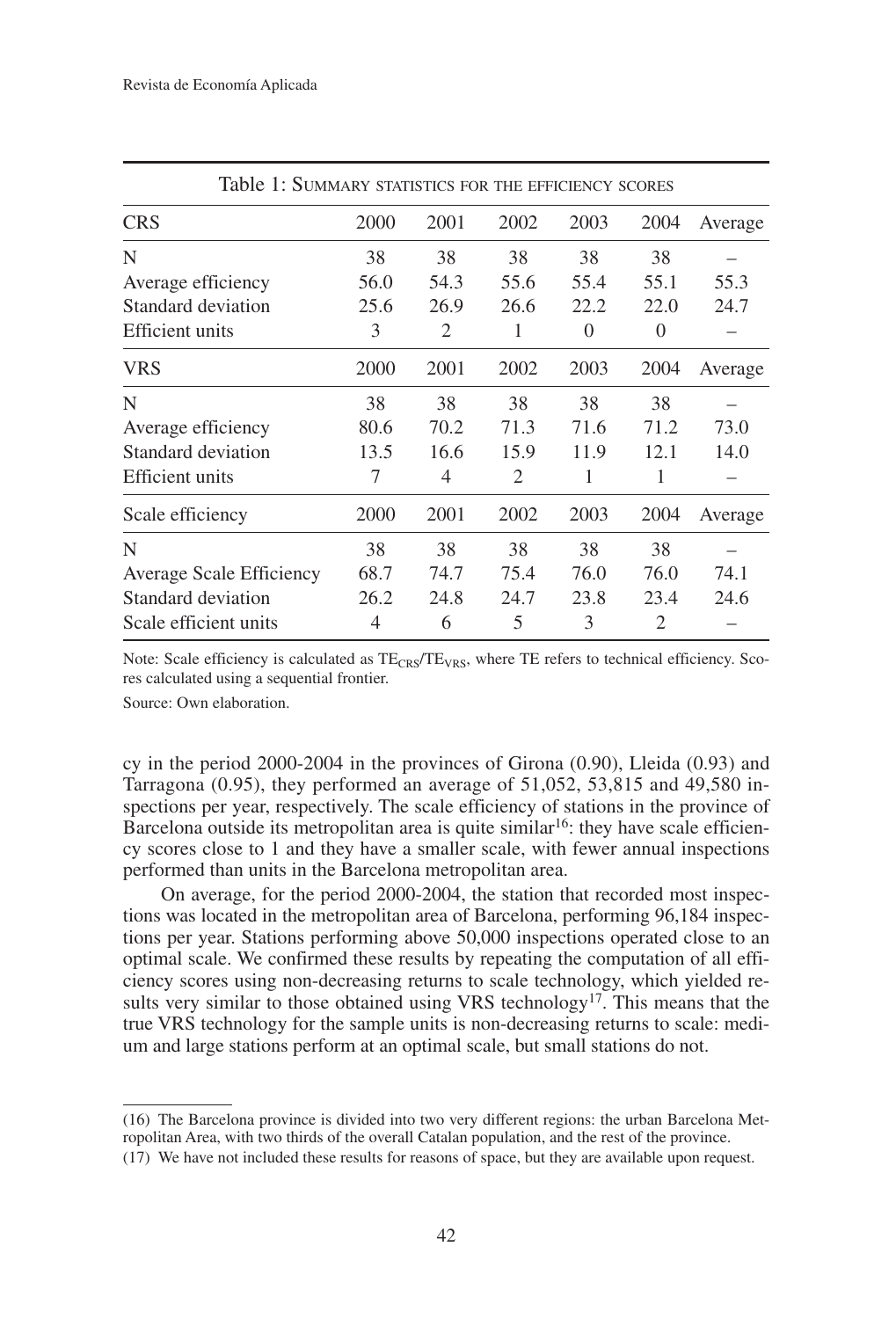This implies that, for instance, stations performing the highest number of inspections in the sample can lose about half of their customers and still operate very close to the optimal scale. This suggests that new stations (a likely effect of liberalization) that capture customers from existing stations in densely populated areas are, to a large extent, compatible with scale efficiency. Moreover, in Table 2 we show that inspection units in the territory with the lowest population density (Lleida) are the ones that clearly operated at a sub-optimal scale. We conclude that economies of scale are certainly present in vehicle inspections, but are exhausted for stations in most of the territories in the sample.

|           | Table 2: SCALE EFFICIENCY PER PROVINCE |      |      |      |      |         |
|-----------|----------------------------------------|------|------|------|------|---------|
|           | 2000                                   | 2001 | 2002 | 2003 | 2004 | Average |
| Barcelona | 85.2                                   | 88.5 | 89.1 | 90.7 | 91.3 | 89.0    |
| Girona    | 65.0                                   | 72.9 | 74.1 | 75.0 | 72.6 | 71.9    |
| Lleida    | 36.9                                   | 43.9 | 44.6 | 44.0 | 44.5 | 42.8    |
| Tarragona | 65.2                                   | 76.3 | 77.3 | 75.2 | 76.1 | 74.O    |

See Note to Table 1.

Source: Own elaboration.

# *2.3. Quality issues*

Quality issues could distort the interpretation of efficiency scores [see Sappington (2005)] because inspection units could reduce costs by reducing quality, scoring high in technical efficiency if output is not quality-adjusted. However, three pieces of evidence make us quite confident that our efficiency scores are not distorted by quality issues.

The first piece of evidence is that, as argued above, the regional regulator enforces quality (under technical standards fixed at the Spanish level). Officials in the Catalan Government Department of Industry try to make sure that inspections follow the same procedures in all Catalan stations. The standards are enforced by random inspections carried out by civil servants. This is what, in the language of this industry, is called a centralized inspection system, meaning that the regulator enforces a common set of inspection procedures for all units. This is the system prevalent in jurisdictions such as the Spanish regions, Chile and Ireland. Other systems are decentralized, in the sense that inspection units have much more discretion in how they perform the vehicle inspections. Thus, in the inspection units of our sample, under the "centralized" Catalan system, we would expect a homogeneous level of quality.

The other two pieces of evidence use, as a proxy for quality, data on the percentage of rejected inspections, that is, as a measure of the toughness of inspections. Of course, there are many other quality dimensions in practice (customer attention, inspectors' skills, etc.), but it is very difficult to obtain data for these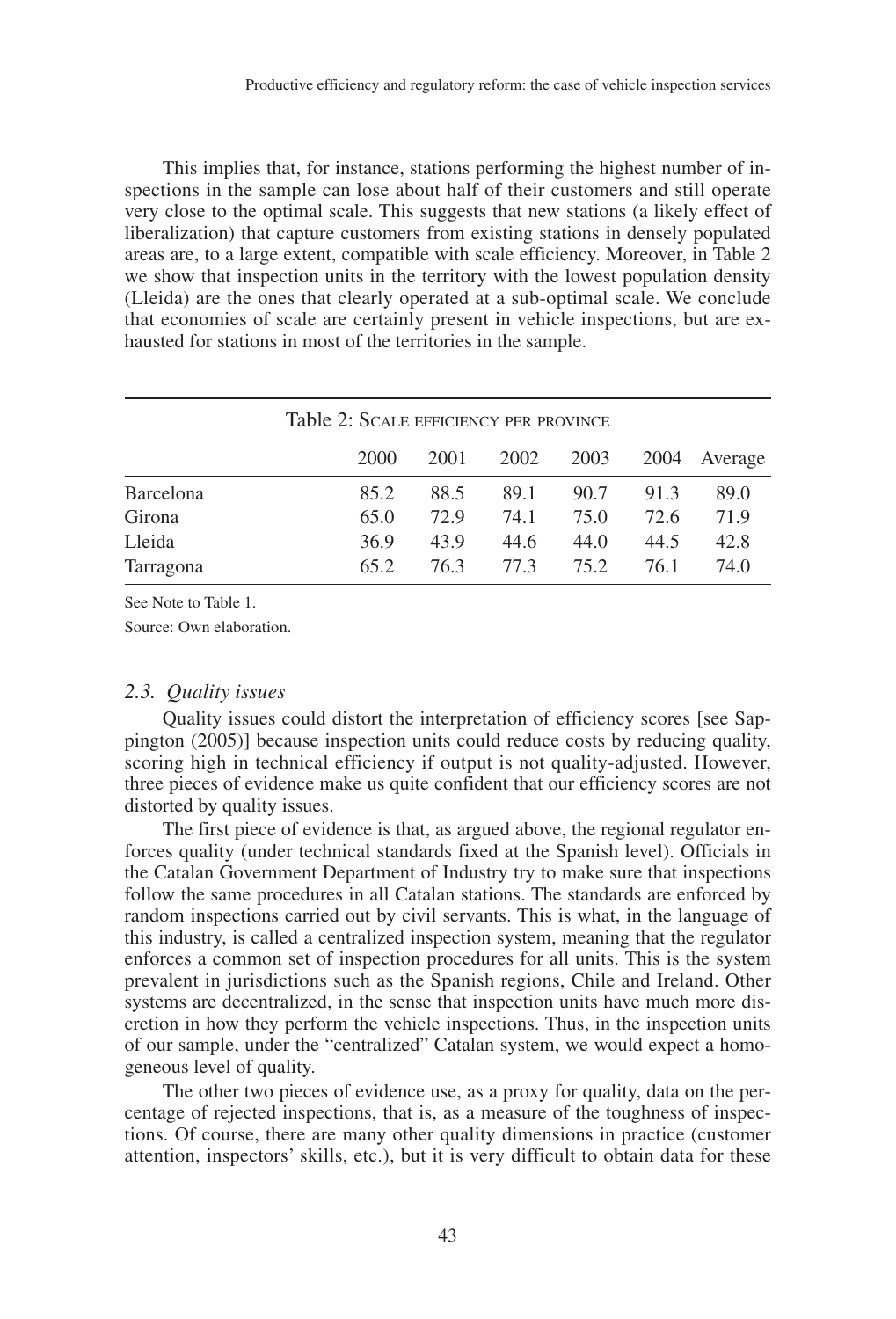other dimensions. We do, however, have data (for 2003 and 2004, see Table 3) on the percentage of rejected inspections and we exploit this data.

|      | Table 3: AVERAGE PERCENTAGE OF REJECTED INSPECTIONS PER PROVINCE |           |        |        |
|------|------------------------------------------------------------------|-----------|--------|--------|
|      | <b>Barcelona</b>                                                 | Tarragona | Lleida | Girona |
| 2003 | 21%                                                              | 22%       | 22%    | 25%    |
| 2004 | 21%                                                              | 23%       | 22%    | 25%    |

Source: Department of Industry (*Generalitat de Catalunya*).

It could be argued that an easy way to carry out inspections quickly (and to attract drivers/users) for a given level of inputs would be just to rubber stamp inspection documents without rejecting any vehicle. Rejections are, then, a positive measure of quality.

The second piece of evidence comes from comparing the rejection data in the Catalan provinces in 2003 and 2004 with the rejection data in the Spanish regions for 2005. Quality (as proxied by the percentage of rejected inspections) variation in Catalonia as summarized in Table 3 is much lower than the variation across Spanish regions (with slightly different regulatory regimes, which include different operating firms and different prices) which varied between 9% in Madrid and 35% in Asturias, as mentioned above. Therefore, quality, as proxied by rejection data, is much more homogenous within our region of interest than across regions.

Finally, as a third piece of evidence, we create for the two years for which we have rejection data (2003 and 2004) a quality-adjusted output series<sup>18</sup>, with units with more rejections keeping an output figure closer to the original one, and units with fewer rejections yielding an output figure lower than the original one. To be precise, we multiply each output by an index that is equal to the percentage of rejected inspections by station divided by the maximum number of rejections in a year (thus, the unit with the highest number of rejections gets its output multiplied by 1). With this quality-adjusted output data we performed the DEA for 2003 and 200419 and obtained the VRS efficiency scores, which have a correlation coefficient of 0.81 in 2003 and of 0.83 in 2004 relative to those obtained for the same years without adjusting for quality. The average inefficiency (distance to the frontier), calculated with the quality-adjusted output is 21.12% in 2003 and 23.37% in 2004..We conclude that there is not much difference when we explicitly take this measure of quality into account. We also computed the quality-adjusted CRS efficiency scores and, in this case, the correlation is even higher: 0.91 and 0.90. Therefore, the scale efficiency measures, which involve both CRS and VRS scores, would not change much either.

<sup>(18)</sup> See Coelli *et al*. (2005).

<sup>(19)</sup> The detailed results of this quality-adjusted exercise are available upon request.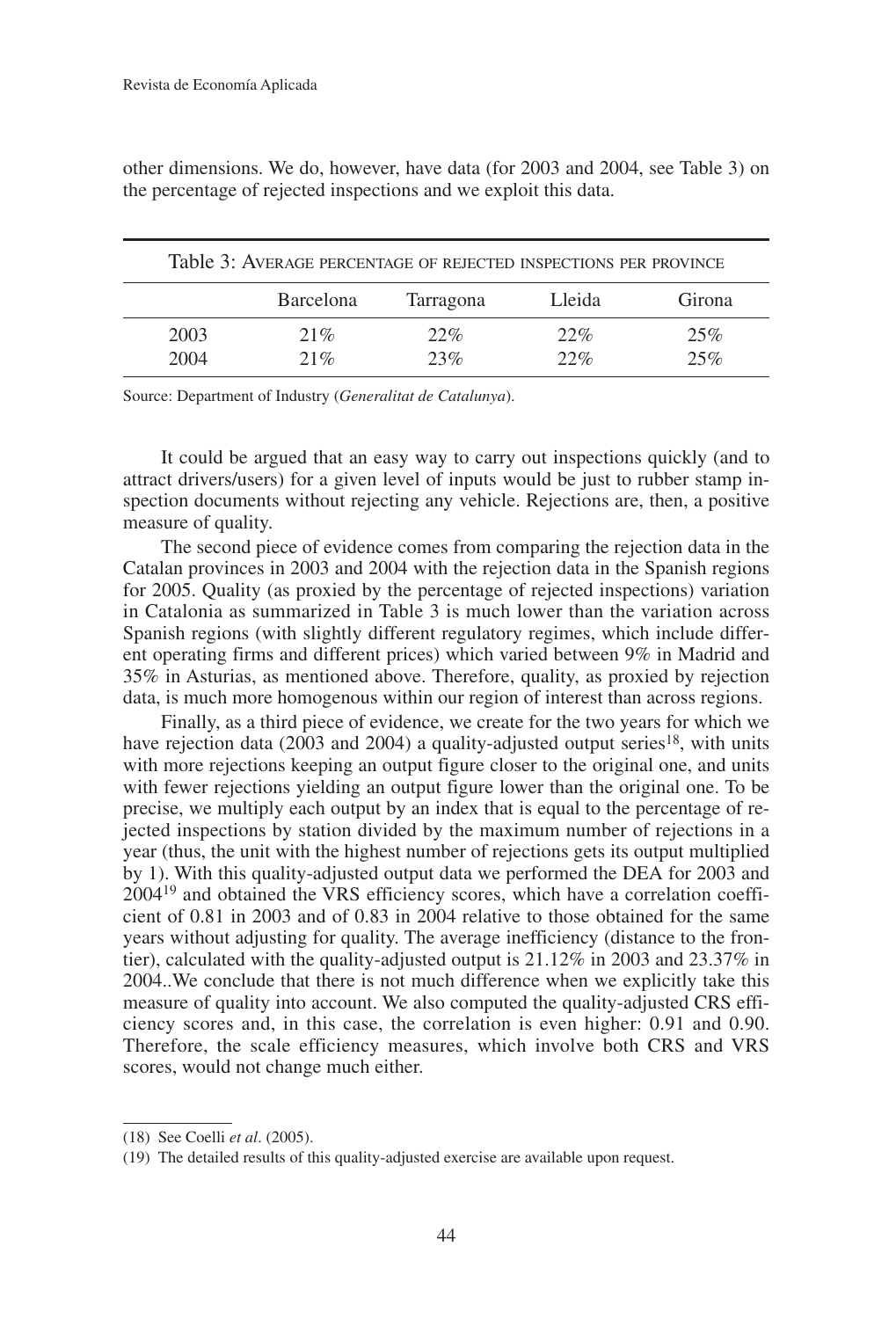# 3. THE DETERMINANTS OF EFFICIENCY SCORES

In this section, we perform a second-stage regression using, as the endogenous variable, a transformation of the VRS efficiency scores  $(\theta)$  computed in the previous section. To be precise, we use the following logit transformation:  $ln(\theta/1-\theta)$ . With this transformation, we avoid the censoring problem of the efficiency scores and, hence, OLS techniques can be implemented.

Given that, with the above logit transformation of the dependent variable, the non iid problem of efficiency scores still remains, we have used bootstrap methods as suggested by Simar and Wilson  $(2007)$  to overcome this problem<sup>20</sup>. We have obtained bootstrap estimates for the parameters of the exogenous variables introduced into our models using OLS (pooled estimation). Moreover, for further robustness, we have obtained, with the bootstrap technique, the estimated impact of exogenous variables for the panel data estimation given the panel structure of our dataset.

We use the second-stage results to identify the possible influential variables (significance) and their sign (positive or negative) without weighting the importance of each external variable to correct the initial efficiency scores. Next we present the variables considered, *a priori*, as possible determinants of the efficiency scores observed.

It must be stressed that all units in our sample operated under the same regulatory regime, but that the regime became tighter (because tariffs were frozen starting in 2002) and more subject to regulatory uncertainty in the last years of the sample period. We capture this effect by introducing year dummies as proxies for the evolution of regulation. More precisely, we introduce a variable (DV-0304) that takes value 0 for the years 2000, 2001 and 2002, and value 1 for the years 2003 and 2004. In 2002 there was the last tariff change in Catalonia for the sample years.

We capture location characteristics by measuring the population density (Density*)*, the GDP per capita (GDPpc), and the number of vehicles (Vehicles) registered in the territories where the vehicle inspection units operate<sup>21</sup>. We also use a dummy for the Barcelona Metropolitan Area (DV-Metropolitan area), which is 0 if the station is not in this area, and a control variable that accounts for the number of years that a vehicle inspection station has been operating (Years Open).

We capture ownership differences in two ways: by differentiating stations where the building is owned from those where the building is rented and by classifying stations by the operating firm that manages them. In the first case, we use the variable DV-property, which is 0 if the station is not owned by the operating firms or the regional government but by a third party, and 1 otherwise.

<sup>(20)</sup> Note that, with the logit transformation of the efficiency scores, we can apply the Simar and Wilson (2007) procedure to the OLS estimates and we do not have to assume a censored regression in the second stage as is commonly done in the recent literature applying these techniques.

<sup>(21)</sup> The territorial unit used in this case is smaller than the province (to have some variation across units given that we have only 4 Catalan provinces); specifically, we use the "*comarca*". Given the high correlation between Density and Vehicles we have introduced them separately into the regressions to avoid multicollinearity problems and to prove that our results are robust to different specifications.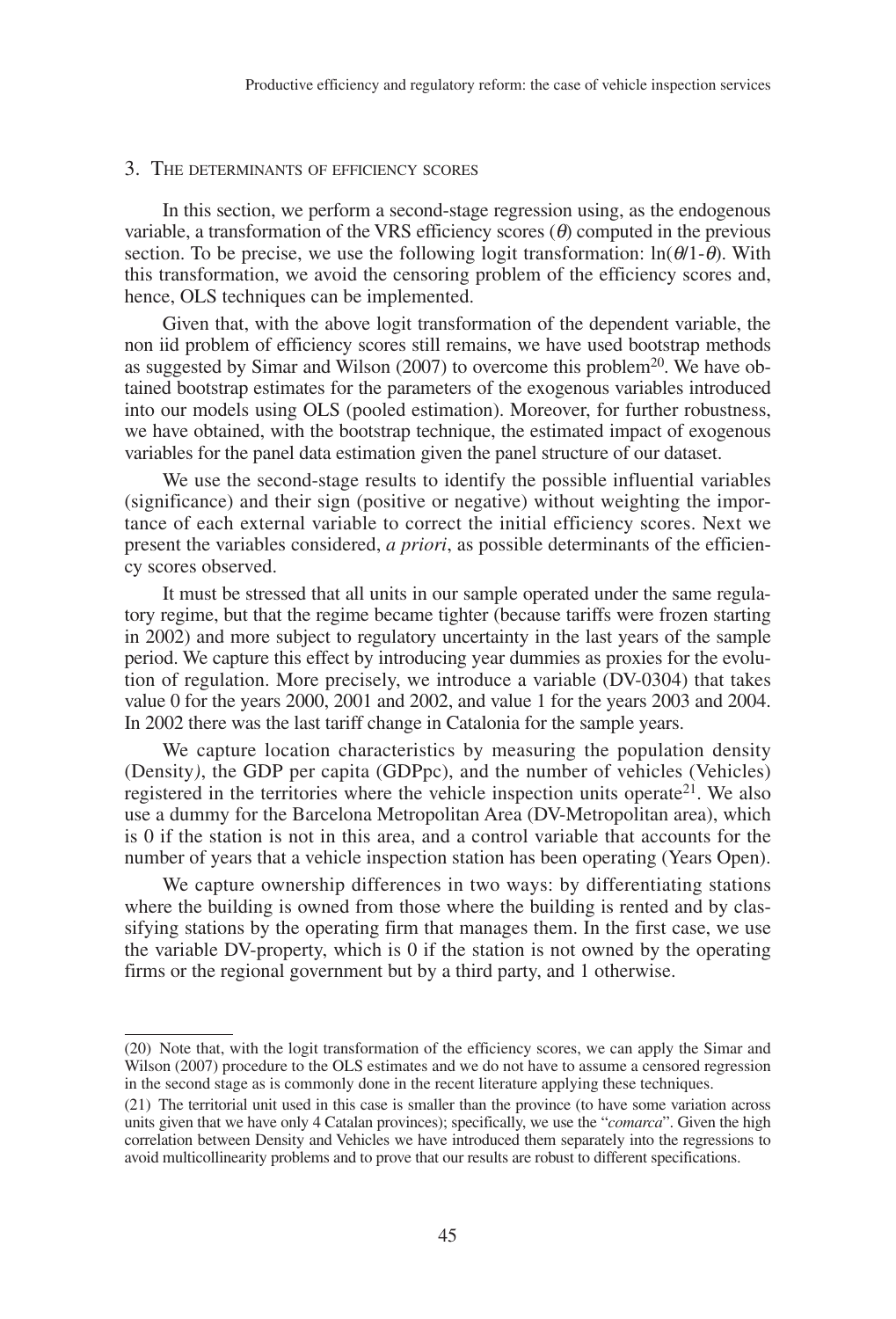The second way of capturing ownership is very important in our case because vehicle inspection stations in Catalonia belong to three different firms: two of them manage 85% of the stations and are subsidiaries that belong to the same diversified multinational group (which operates in a number of regulated sectors across the world), while the other is a focused small firm that manages only 15% of the stations in the sample and has no other economic activity. If there are significant differences in technical efficiency between firms, it may indicate that the first two firms enjoy economies of scope or diversification and scale economies at the company group level. To capture these effects, we construct a dummy variable (DV-Firm) that is 1 for the firms belonging to the multinational group.

Usually, studies of technical efficiency are used to test the hypothesis that privately-owned firms are more efficient than state-owned firms<sup>22</sup>. However, the distinction between privately-owned and state-owned is by no means the only potentially interesting difference across firms. As explained, the firms operating the concessions in Catalonia differ widely from each other from the point of view of ownership and we would expect these differences to have an impact on efficiency scores.

The multinational group which operates the stations in the most densely populated territories in Catalonia also inspects vehicles in 7 regions in the rest of Spain and has investments in 24 different countries, including the US and China. We can therefore test hypotheses concerning scope and scale efficiency at the company level, and to what extent potential scale and scope economies are captured by a regional regulatory system that applies only to a particular segment of a diversified multinational organization. Under a cost-plus regulatory regime, diversified regulated firms have an incentive to allocate the worst inputs (managers, other workers, machinery) to the regulated segments. Under an incentive-based regulatory system, however, firms have no incentive to do  $\delta^{23}$ .

The results from the second-stage bootstrap estimation are presented in Table 4 (pooled estimation) and Table 5 (panel data estimation)<sup>24</sup>. We find that the significant variables are the number of years opened (negative impact on efficiency) and the ownership differences of the inspection station (negative impact on efficiency).

The identity of the firm is significant only if the normal distribution is assumed in the bootstrap procedure. Under this assumption, technical efficiency appears to be higher in stations belonging to a diversified group than in stations be-

<sup>(22)</sup> See Pollitt (1996).

<sup>(23)</sup> On the relationship between regulation and diversification, see Armstrong and Sappington (2005) and references therein.

<sup>(24)</sup> We also introduced a dummy variable that takes the value of 1 for inspection units that are at a distance of less than 30Km from units in other jurisdictions (Aragon and Valencia), operated by other firms. In Aragon prices are about the same as in Catalonia and rejection levels are slightly lower. In Valencia prices are substantially higher (in 2005, €41.93 in Valencia against €30.22 in Catalonia) but rejection levels are considerably lower (14% versus 21%). It can be argued that vehicle owners near jurisdictional boundaries have more bargaining power and, hence, inspection units close to other jurisdictions will operate under more powerful incentives and be closer to the efficiency frontier. When we introduced this dummy variable, the sign and significance of the other variables did not change and the coefficient of this dummy variable was not statistically significant (results are not reported but are available upon request).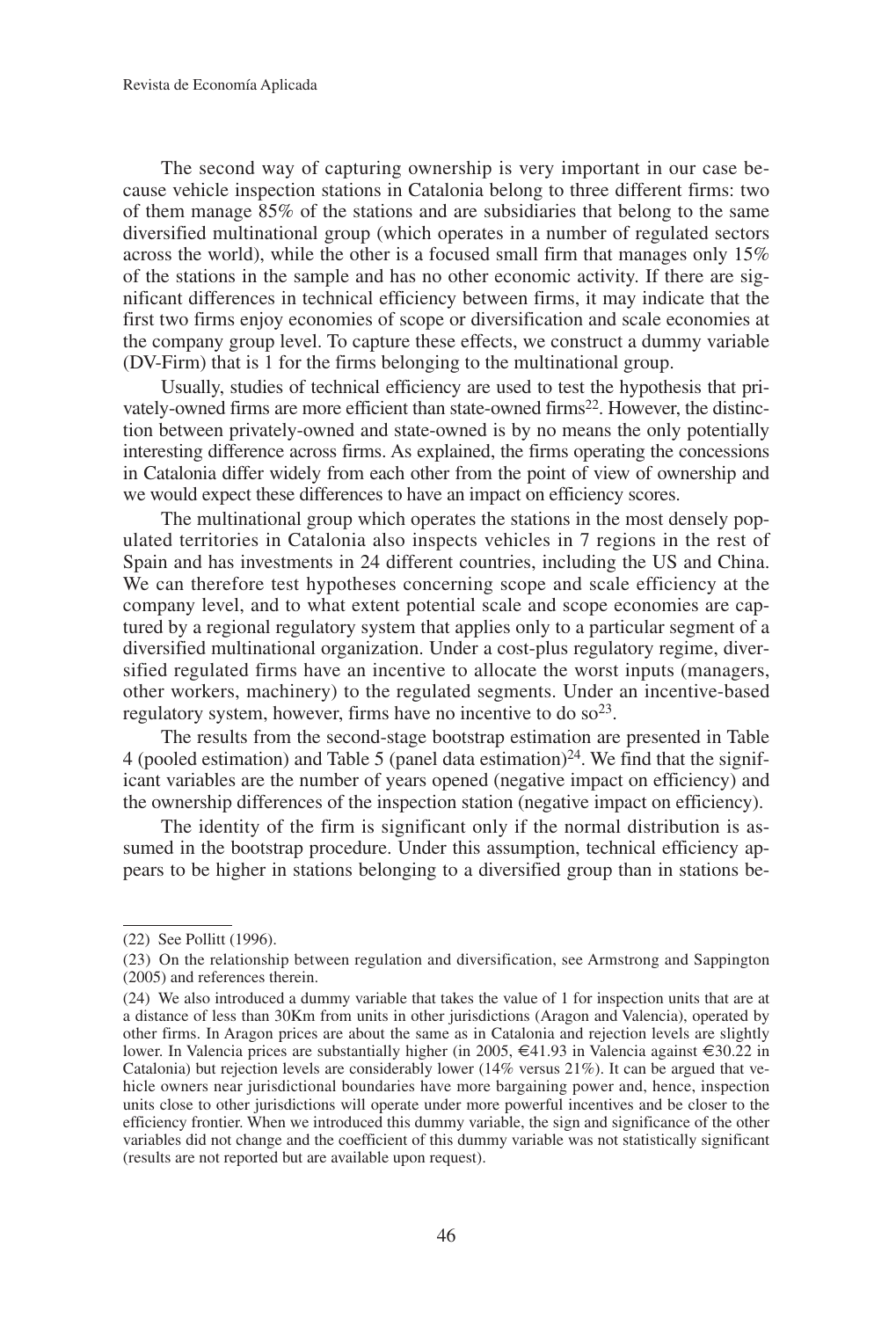|                         |                  |             |           | Table 4: BOOTSTRAP POOLED ESTIMATION (OLS)               |                                                  |                             |
|-------------------------|------------------|-------------|-----------|----------------------------------------------------------|--------------------------------------------------|-----------------------------|
| Variable                | Observed<br>beta | <b>Bias</b> | Std. Err. | [95% Conf.                                               | Interval]                                        |                             |
| Year Opened             | $-0.1714$        | 0.0007      | 0.0739    | $-0.3163$<br>$-0.3111$<br>$-0.3130$<br>$-0.3196$         | $-0.0265$<br>$-0.0276$<br>$-0.0297$<br>$-0.0381$ | (N)<br>(P)<br>(BC)<br>(BCa) |
| DV-Property             | 1.6071           | 0.0021      | 0.7064    | 0.2218<br>0.2138<br>0.2374<br>0.2747                     | 2.9925<br>3.0181<br>3.0580<br>3.1120             | (N)<br>(P)<br>(BC)<br>(BCa) |
| DV-Firm                 | 0.8822           | $-0.0103$   | 0.4386    | 0.0221<br>$-0.0969$<br>$-0.1168$<br>$-0.2011$            | 1.7423<br>1.6824<br>1.6650<br>1.6105             | (N)<br>(P)<br>(BC)<br>(BCa) |
| DV-0304                 | $-0.6700$        | $-0.0064$   | 0.4351    | $-1.5233$<br>$-1.5439$<br>$-1.5371$<br>$-1.5285$         | 0.1833<br>0.1237<br>0.1377<br>0.1410             | (N)<br>(P)<br>(BC)<br>(BCa) |
| DV-Metropolitan<br>area | 1.1232           | 0.0082      | 0.6288    | $-0.1099$<br>0.0258<br>0.0520<br>0.1247                  | 2.3564<br>2.4171<br>2.4477<br>2.5422             | (N)<br>(P)<br>(BC)<br>(BCa) |
| Vehicles                | $-1.22E-06$      | 2.73E-11    | 7.59E-07  | $-2.71E-06$<br>$-2.71E-06$<br>$-2.72E-06$<br>$-2.75E-06$ | 2.69E-07<br>2.14E-07<br>2.13E-07<br>1.93E-07     | (N)<br>(P)<br>(BC)<br>(BCa) |
| GDP per capita          | $-0.7487$        | 2.1577      | 10.2278   | $-20.8070$<br>$-13.1687$<br>$-14.8879$<br>$-16.2206$     | 19.3096<br>24.9243<br>18.2346<br>16.0598         | (N)<br>(P)<br>(BC)<br>(BCa) |
| Density                 | 0.00012          | 0.0000      | 0.0001    | $-0.00003$<br>$-0.00004$<br>$-0.00003$<br>$-0.00002$     | 0.00027<br>0.00026<br>0.00027<br>0.00028         | (N)<br>(P)<br>(BC)<br>(BCa) |

Note: DV-property is 0 if ownership of the station implies a cost for the firm. DV-Firm is 0 for firm γ. DV-0304 is 0 for 2002 (last tariff change) and before. DV-Metropolitan area is 0 if the station is located in the metropolitan area of Barcelona. Control variables (Density, Vehicles and GDPpc) are calculated for the "comarca" at which the inspection station is located. Density and Vehicles have not been introduced simultaneously into the same regression given their high correlation. We report both as a robustness check. Time span: 2000-2004. Options for confidence intervals: N= normal; P= percentile; BC= bias-corrected and BCa= bias corrected and accelerated. Number of replications 2,000.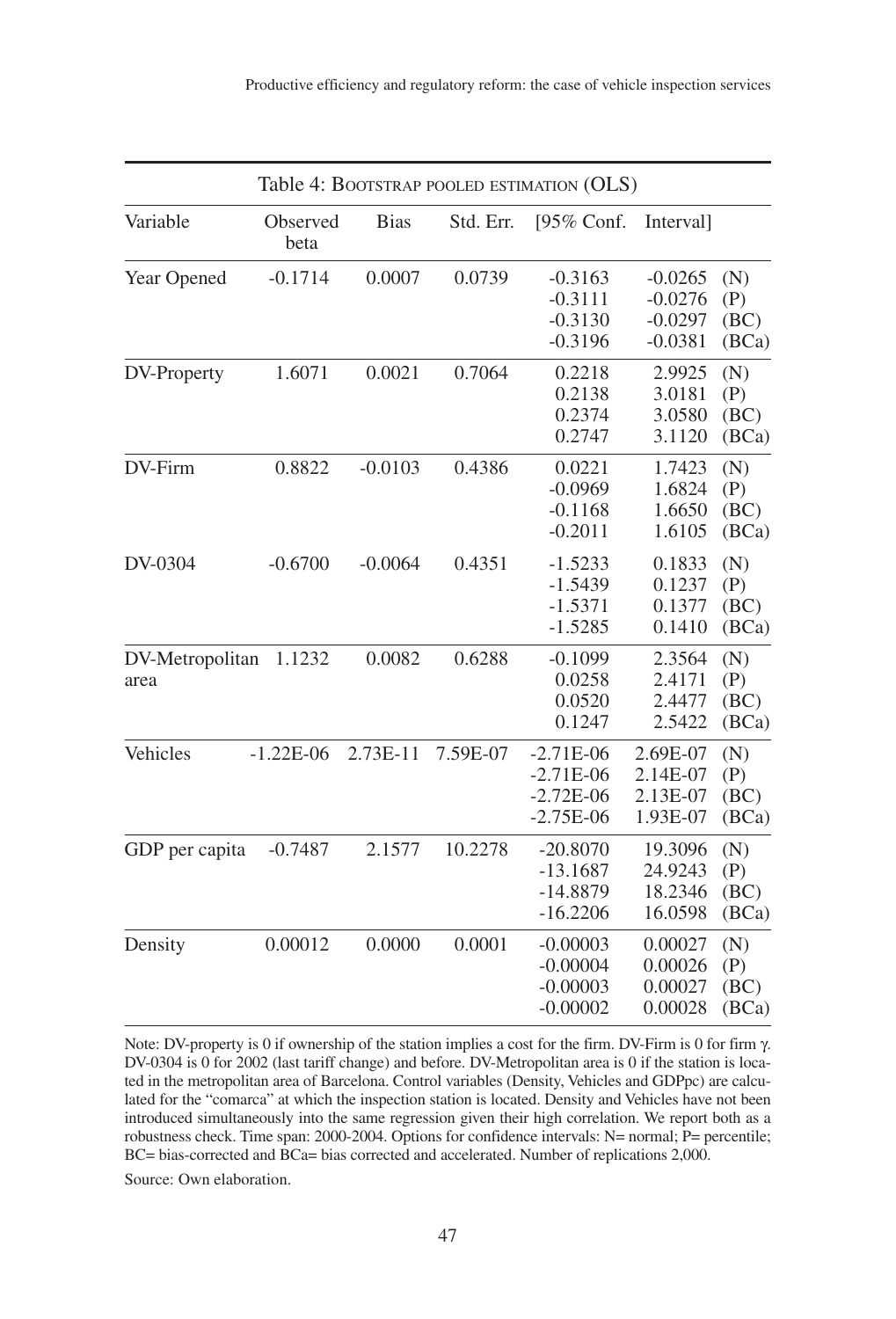|                         |                         |                    |           | Table 5: BOOTSTRAP PANEL DATA ESTIMATION                 |                                                  |                             |
|-------------------------|-------------------------|--------------------|-----------|----------------------------------------------------------|--------------------------------------------------|-----------------------------|
| Variable                | Observed<br>beta        | <b>Bias</b>        | Std. Err. | [95% Conf.                                               | Interval]                                        |                             |
| Year Opened             | $-0.2235$               | $-0.0165$          | 0.0631    | $-0.3472$<br>$-0.3664$<br>$-0.3334$<br>$-0.3426$         | $-0.0998$<br>$-0.1207$<br>$-0.0775$<br>$-0.0957$ | (N)<br>(P)<br>(BC)<br>(BCa) |
| DV-Property             | 1.7951                  | 0.0895             | 0.5408    | 0.7344<br>0.8208<br>0.7248<br>0.7596                     | 2.8557<br>2.9431<br>2.7883<br>2.8398             | (N)<br>(P)<br>(BC)<br>(BCa) |
| DV-Firm                 | 0.8269                  | $-0.0277$          | 0.4028    | 0.0370<br>$-0.0784$<br>$-0.0815$<br>$-0.1854$            | 1.6168<br>1.5017<br>1.5008<br>1.4510             | (N)<br>(P)<br>(BC)<br>(BCa) |
| DV-0304                 | $-0.5537$               | 0.0561             | 0.3411    | $-1.2226$<br>$-1.1895$<br>$-1.3277$<br>$-1.3254$         | 0.1153<br>0.1591<br>$-0.0006$<br>0.0055          | (N)<br>(P)<br>(BC)<br>(BCa) |
| DV-Metropolitan<br>area | 1.2174                  | 0.0322             | 0.6398    | $-0.0373$<br>0.1089<br>0.1124<br>0.2228                  | 2.4721<br>2.6257<br>2.6339<br>2.7834             | (N)<br>(P)<br>(BC)<br>(BCa) |
| Vehicles                | $-1.29E-06$ $-2.71E-08$ |                    | 7.61E-07  | $-2.78E-06$<br>$-2.87E-06$<br>$-2.88E-06$<br>$-2.91E-06$ | 2.01E-07<br>1.14E-07<br>1.09E-07<br>7.33E-08     | (N)<br>(P)<br>(BC)<br>(BCa) |
| GDP per capita -17.9595 |                         | 5.2977             | 17.7835   | $-52.8356$<br>$-52.1347$<br>$-67.3225$<br>$-76.6207$     | 16.9167<br>10.4054<br>3.1487<br>1.4655           | (N)<br>(P)<br>(BC)<br>(BCa) |
| Density                 |                         | 1.10E-04 -3.98E-06 | 6.80E-05  | $-2.36E-05$<br>$-2.52E-05$<br>$-1.25E-05$<br>$-7.03E-06$ | 2.43E-04<br>2.39E-04<br>2.50E-04<br>2.55E-04     | (N)<br>(P)<br>(BC)<br>(BCa) |

Note: DV-property is 0 if ownership of the station implies a cost for the firm. DV-Firm is 0 for firm γ. DV-0304 is 0 for 2002 (last tariff change) and before. DV-Metropolitan area is 0 if the station is located in the metropolitan area of Barcelona. Control variables (Density, Vehicles and GDPpc) are calculated for the "comarca" at which the inspection station is located. Density and Vehicles have not been introduced simultaneously into the same regression given their high correlation. We report both as a robustness check. Time span: 2000-2004. Options for confidence intervals: N= normal; P= percentile; BC= bias-corrected and BCa= bias corrected and accelerated. Number of replications 2,000. Source: Own elaboration.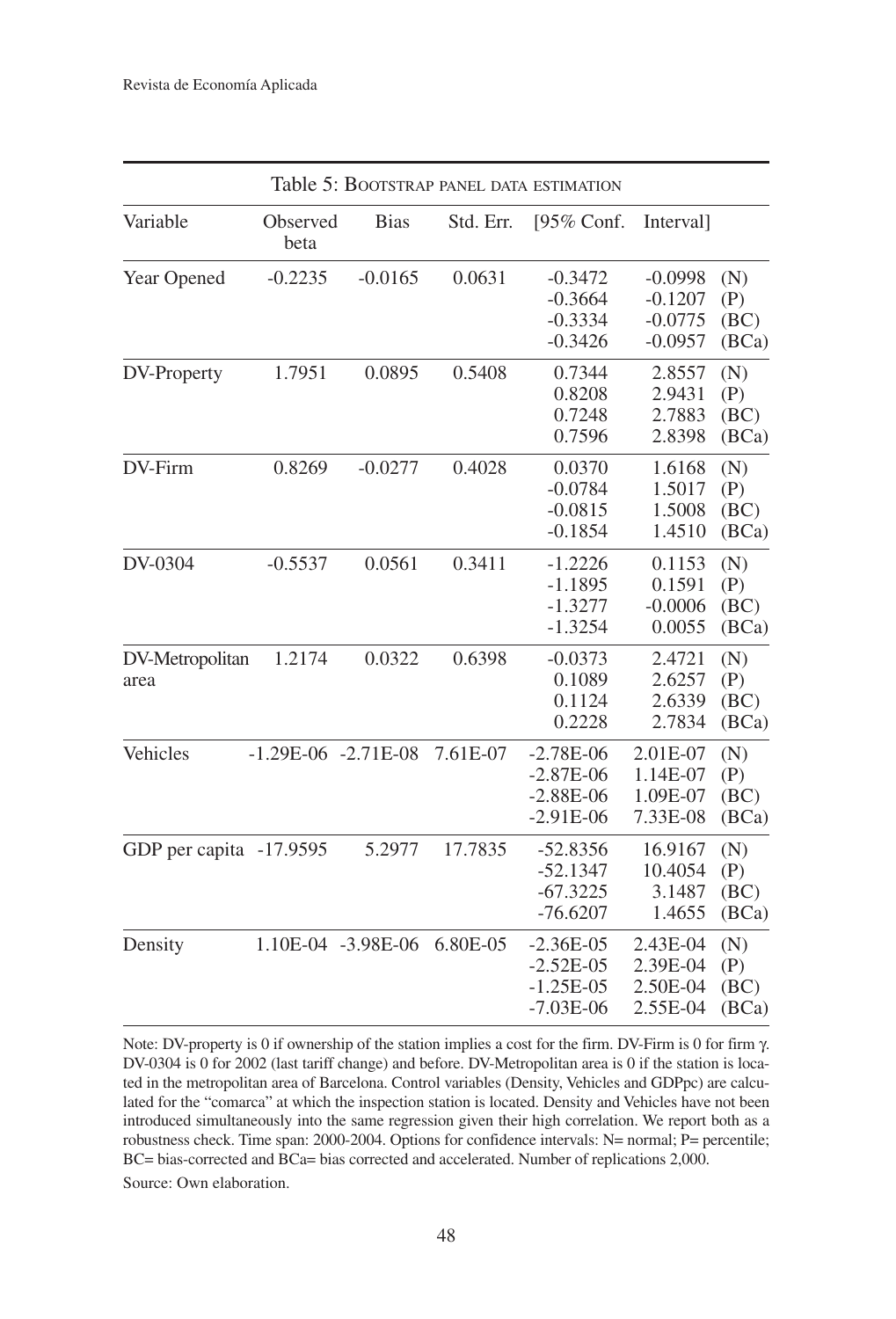|                |                                |                | Table 6: EFFICIENCY SCORES BY TYPE OF FIRM |                |                               |
|----------------|--------------------------------|----------------|--------------------------------------------|----------------|-------------------------------|
|                | Full sample<br><b>VRS 2004</b> |                | Multinational group<br><b>VRS 2004</b>     |                | Small firm<br><b>VRS 2004</b> |
| B1             | 81.9                           | B1             | 81.9                                       |                |                               |
| B2             | 80.4                           | B2             | 80.4                                       |                |                               |
| B <sub>3</sub> | 72.6                           |                |                                            | B <sub>3</sub> | 89.8                          |
| <b>B4</b>      | 77.6                           | <b>B4</b>      | 77.6                                       |                |                               |
| B <sub>5</sub> | 81.3                           | B <sub>5</sub> | 81.3                                       |                |                               |
| <b>B6</b>      | 71.3                           | <b>B6</b>      | 71.3                                       |                |                               |
| B7             | 96.8                           | B7             | 96.8                                       |                |                               |
| <b>B8</b>      | 66.2                           | B8             | 66.2                                       |                |                               |
| <b>B9</b>      | 69.4                           | <b>B9</b>      | 69.4                                       |                |                               |
| <b>B10</b>     | 70.0                           | <b>B10</b>     | 70.0                                       |                |                               |
| <b>B11</b>     | 60.6                           | <b>B11</b>     | 60.6                                       |                |                               |
| <b>B12</b>     | 62.4                           | <b>B12</b>     | 62.4                                       |                |                               |
| <b>B13</b>     | 80.2                           | <b>B13</b>     | 80.2                                       |                |                               |
| <b>B14</b>     | 74.1                           | <b>B14</b>     | 74.1                                       |                |                               |
| <b>B15</b>     | 75.3                           | <b>B15</b>     | 75.3                                       |                |                               |
| <b>B16</b>     | 79.4                           | <b>B16</b>     | 79.4                                       |                |                               |
| <b>B17</b>     | 92.6                           | <b>B17</b>     | 92.6                                       |                |                               |
| <b>B18</b>     | 78.8                           | <b>B18</b>     | 78.8                                       |                |                               |
| G1             | 51.0                           |                |                                            | G1             | 72.9                          |
| G2             | 71.9                           |                |                                            | G2             | 89.3                          |
| G <sub>3</sub> | 54.7                           |                |                                            | G <sub>3</sub> | 85.0                          |
| G <sub>4</sub> | 51.2                           | G <sub>4</sub> | 51.2                                       |                |                               |
| G <sub>5</sub> | 61.9                           |                |                                            | G <sub>5</sub> | 80.6                          |
| G <sub>6</sub> | 73.5                           |                |                                            | G <sub>6</sub> | 98.1                          |
| G7             | 57.2                           |                |                                            | G7             | 87.7                          |
| L1             | 73.4                           | L1             | 73.4                                       |                |                               |
| L2             | 53.4                           | L2             | 53.4                                       |                |                               |
| L <sub>3</sub> | 55.1                           | L <sub>3</sub> | 55.1                                       |                |                               |
| L4             | 72.3                           | L <sub>4</sub> | 72.3                                       |                |                               |
| L <sub>5</sub> | 58.8                           | L <sub>5</sub> | 58.8                                       |                |                               |
| L <sub>6</sub> | 57.7                           | L <sub>6</sub> | 57.7                                       |                |                               |
| L7             | 80.9                           | L7             | 80.9                                       |                |                               |
| L8             | 100.0                          | $\mathrm{L}8$  | 100.0                                      |                |                               |
| T1             | 84.8                           | T1             | 84.8                                       |                |                               |
| T <sub>2</sub> | 67.5                           | T <sub>2</sub> | 67.5                                       |                |                               |
| T <sub>3</sub> | 63.0                           | T <sub>3</sub> | 63.0                                       |                |                               |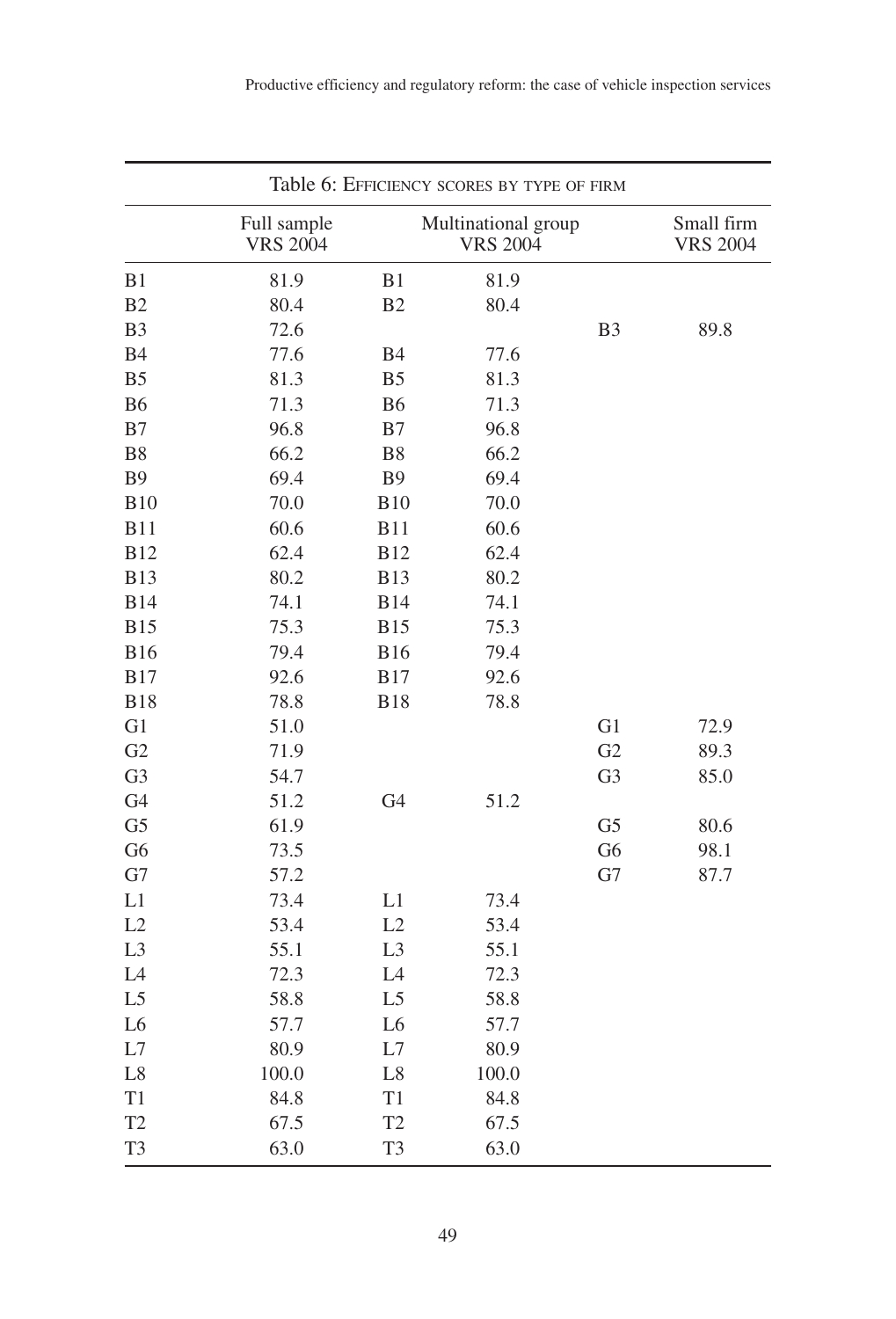|                  |                                               |           | Table 6: EFFICIENCY SCORES BY TYPE OF FIRM (continuation) |                               |
|------------------|-----------------------------------------------|-----------|-----------------------------------------------------------|-------------------------------|
|                  | Full sample<br><b>VRS 2004</b>                |           | Multinational group<br><b>VRS 2004</b>                    | Small firm<br><b>VRS 2004</b> |
| T <sub>4</sub>   | 67.4                                          | T4        | 67.4                                                      |                               |
| T <sub>5</sub>   | 77.3                                          | <b>T5</b> | 77.3                                                      |                               |
|                  | Kruskal-Wallis test (Equality of populations) |           |                                                           | Rank Sum                      |
|                  | Multinational firm                            | (obs)     | 31                                                        | 654                           |
| Small local firm |                                               | (obs)     | 7                                                         | 87                            |
|                  | Chi-squared $(1 d.f.)$                        |           | 3.474                                                     |                               |
|                  | Probability                                   |           | $[0.0623]$ *                                              |                               |

Note: All scores obtained using sequential frontiers and an input-oriented DEA. Null hypothesis of the Kruskal-Wallis test is that both sub-samples belong to the same population.

Source: Own elaboration.

longing to a firm which is not diversified but specializes in vehicle inspection and manages around 15% of the inspection units in Catalonia. These results would be consistent, therefore, with scope or scale economies at the firm level. However, we cannot distinguish between these two sources of efficiency since we cannot tell whether gains in efficiency are the result of a) a diversified portfolio of activities, b) the result of a globally higher output in the vehicle inspection sector, or c) both.

Finally, note that, in the panel data case, the bootstrap estimates give a significant and positive impact for the variable that accounts for the station located in the metropolitan area of Barcelona. The location characteristics (Density, GDPpc and Vehicles) are not significant in any of the regressions performed.

To further analyze the difference in efficiency between the multinational group and the small firm, we divided the sample into two sub-samples: one belonging to the multinational group and the other to the small local firm. We constructed subfrontiers corresponding to the sub-samples and computed efficiency scores for each sub-sample. We find that vehicle inspection units of the multinational group keep the same scores (because they were actually the ones defining the initial efficiency frontier) while the sub-sample for the small (non-multinational) firm obtains lower efficiency scores. Using a Kruskal-Wallis test, we analyze whether the scores of the two sub-samples belong to the same sample. The results of the test show that they do not belong to the same sample at the 10% level of significance.

Both pieces of evidence (the bootstrap results and the Kruskal-Wallis test) on the impact of ownership on efficiency lead us to conclude that there is some weak evidence that the units belonging to the multinational group are more efficient. We also conjecture that this efficiency differential could be further exploited by the regulator by applying more powerful incentives (through price-caps, yardstick competition or liberalization, or some combination of them).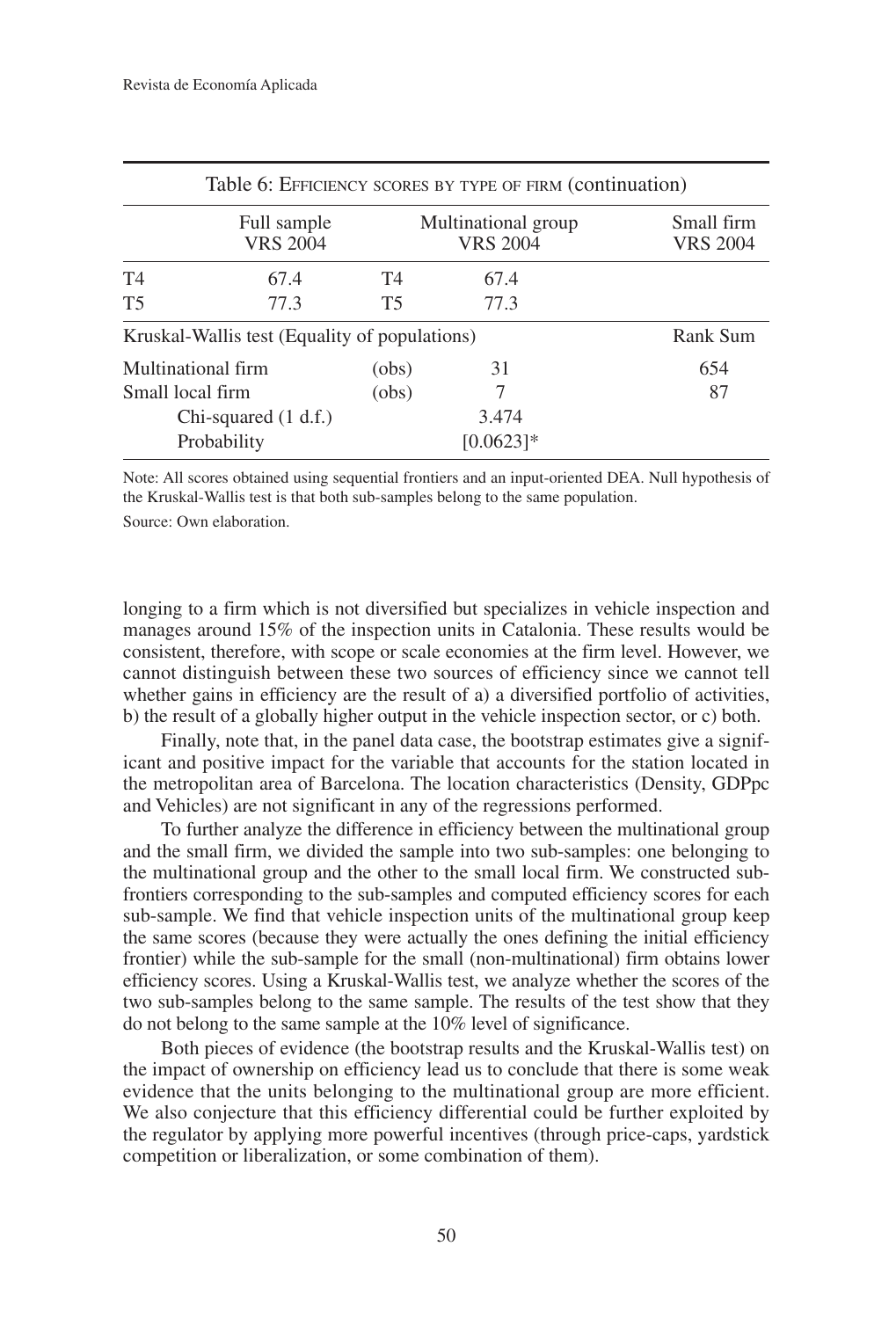|                   |           | Table 7: SUMMARY RESULTS FOR RAY AND DESLI (1997)<br><b>MALMQUIST INDEX DECOMPOSITION</b> |           |           |
|-------------------|-----------|-------------------------------------------------------------------------------------------|-----------|-----------|
| Index             | TC        | TEC                                                                                       | <b>SC</b> | <b>RD</b> |
| 2000-2001         | 1.0662    | 0.8923                                                                                    | 0.9454    | 0.9432    |
| 2001-2002         | 0.9945    | 1.0115                                                                                    | 1.0197    | 1.0245    |
| 2002-2003         | 0.9140    | 1.0996                                                                                    | 1.1188    | 1.0308    |
| 2003-2004         | 1.0117    | 0.9810                                                                                    | 0.9940    | 0.9978    |
| Mean              | 0.9966    | 0.9961                                                                                    | 1.0195    | 0.9991    |
| Percentage change | TC        | <b>TEC</b>                                                                                | <b>SC</b> | <b>RD</b> |
| 2000-2001         | 6.62%     | $-10.76\%$                                                                                | $0.37\%$  | $-5.68\%$ |
| 2001-2002         | $-0.55\%$ | $1.15\%$                                                                                  | 1.85%     | 2.45%     |
| 2002-2003         | $-8.60\%$ | $9.96\%$                                                                                  | $3.07\%$  | 3.08%     |
| 2003-2004         | $1.17\%$  | $-1.90\%$                                                                                 | $0.55\%$  | $-0.22%$  |
| Mean              | $-0.34\%$ | $-0.39\%$                                                                                 | 1.46%     | $-0.09\%$ |

Note: TC: technical change. TEC: technical efficiency change. SC: scale efficiency change. Individual scores calculated using sequential frontiers.

Source: Own elaboration.

## 4. THE EVOLUTION OF EFFICIENCY AND REGULATORY UNCERTAINTY: MALMQUIST INDICES

The RD Malmquist index decomposition described in Section 2 is presented in Table 7. This table reports the change in total factor productivity for each unit from one year to the next, and this change is decomposed into technical change (shifts in the frontier), technical efficiency change (how close to the frontier units become) and scale efficiency change (to what extent units change their size relative to the optimal scale).

The main result of the decomposition is that productivity change is mostly explained by a change in scale efficiency. Interestingly, there was hardly any technical change after 2001, and there was some positive technical efficiency change between 2001 and 2003. Technical efficiency diminished overall, but the decrease was concentrated in the transition between the first and the second year (2000-2001), when tariffs were routinely increased at the proposal of the firms. We conclude that dynamic efficiency stagnated (remember that, with sequential frontiers, technical change cannot be negative) and static efficiency results (relative to the yearly frontier) were worse in the years characterized by a cost-plus regime. Further research should clarify the determinants of this evolution, but we conjecture that it may have to do with the regulatory uncertainty in 2003 and 2004, which we will describe below.

In September 2003, the Catalan government announced an extension of the concession contract period. Due to expire in 2006, the period was now extended until 2014. This was prior to elections for the Catalan Parliament in November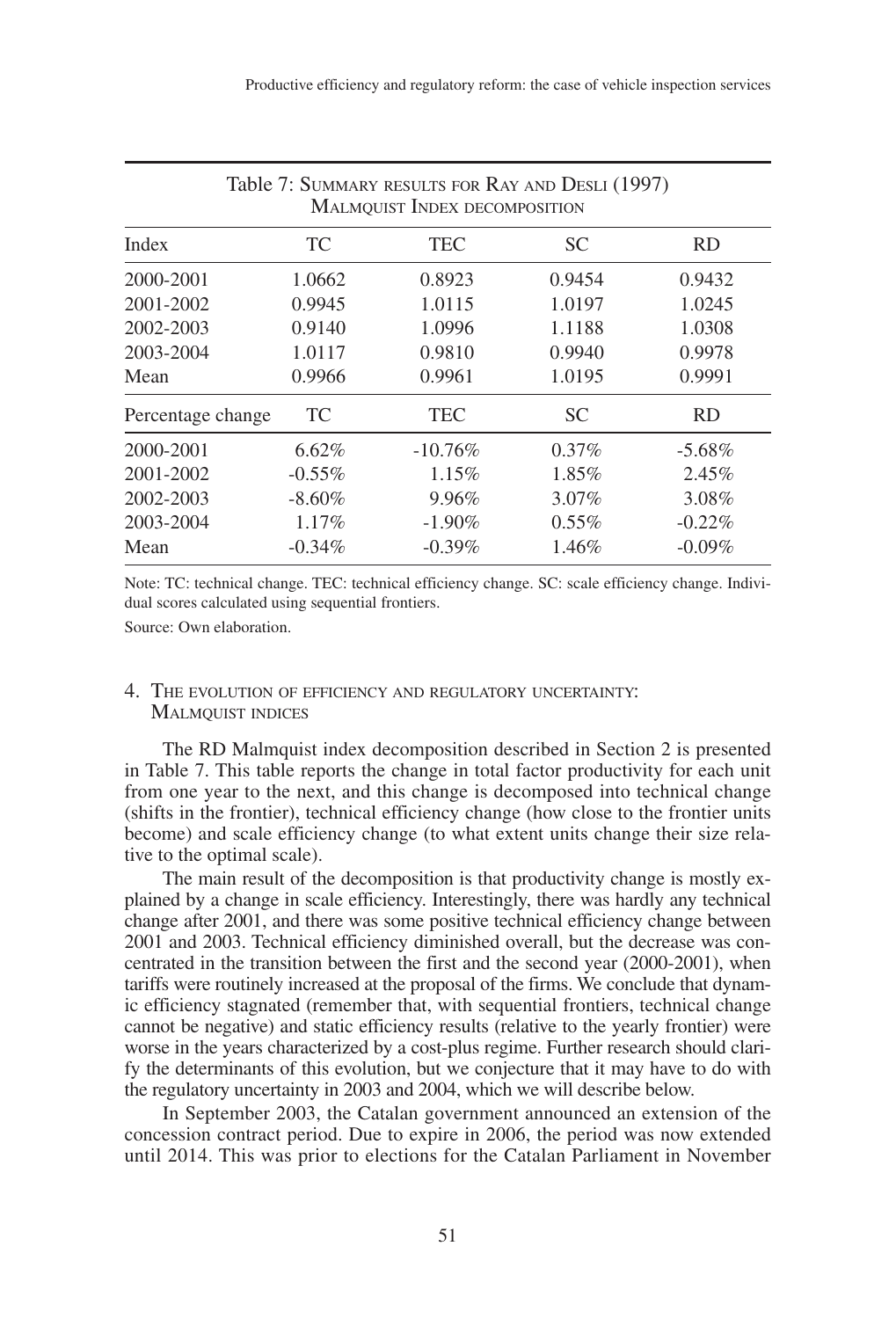2003, with all pre-election polls since 2001 suggesting that the opposition parties were likely to obtain a majority. These opposition parties announced that, once in office, they would reverse the extension decision on concession contracts. Although with a narrower majority than expected, the opposition left and centre-left parties won the elections in November and took office in a new coalition government in December 2003. In September 2004, the new government reversed the decision about extending the concession contracts and reinstated the original expiry date of 2006. Throughout this period, tariffs remained at the same level as in 2002, when they had been raised for the last time. Hence, regulatory uncertainty (which discouraged firms from putting specific assets at risk) was accompanied by a change in the regulatory system into something more akin to a price-cap system, so that firms had an incentive to lower their operating costs.

Therefore, in 2003 and 2004, regulatory uncertainty co-existed with tighter regulation. Our conjecture is that regulatory uncertainty hurt dynamic incentives (new investments, innovation) but that the tighter regulation did not hurt static incentives (technical efficiency and scale efficiency) as much, since firms had to work harder to make a profit, given that the government was refusing to increase tariffs.

# 5. CONCLUSIONS AND POLICY IMPLICATIONS

The results of this study of vehicle inspection units with homogenous quality have a number of implications both for the relationship between productive efficiency analysis and the theory of regulation and for public policy.

First, we find differences in technical efficiency between existing vehicle inspection units, implying that liberalization or incentive regulation might improve productive efficiency in our sample's units. Liberalization can take the form of competition for the market or competition in the market, which has the advantage over incentive regulation that it not only has a (firm's) rent-reducing effect, but also a sampling effect: the probability of more efficient firms operating in the market may be higher if competition is appropriately designed [see Armstrong and Sappington, (2005)].

Second, the scale efficiency results suggest that the optimal scale is not achieved for low density territories, but stations in high density territories easily exhaust scale economies. Hence, in high density territories, a greater number of smaller stations may still operate at an efficient scale. We thus show that there is scope for improving technical efficiency (which can be achieved both by liberalization and by incentive regulation) and scale efficiency (which can be achieved by liberalization).

Third, stations belonging to a large diversified group weakly show better productive efficiency, reflecting the fact that economies of scale or scope at the firm level may, to some extent, be captured by the current regulatory system. Permitting other diversified groups to compete for the market or in the market (with some precautions in terms of safeguarding the current levels of service quality)<sup>25</sup>

<sup>(25)</sup> With liberalization or incentive regulation, quality (so far high) becomes a concern. However, with multinationals, international and inter-temporal reputation may exert some control on incentives to lower quality.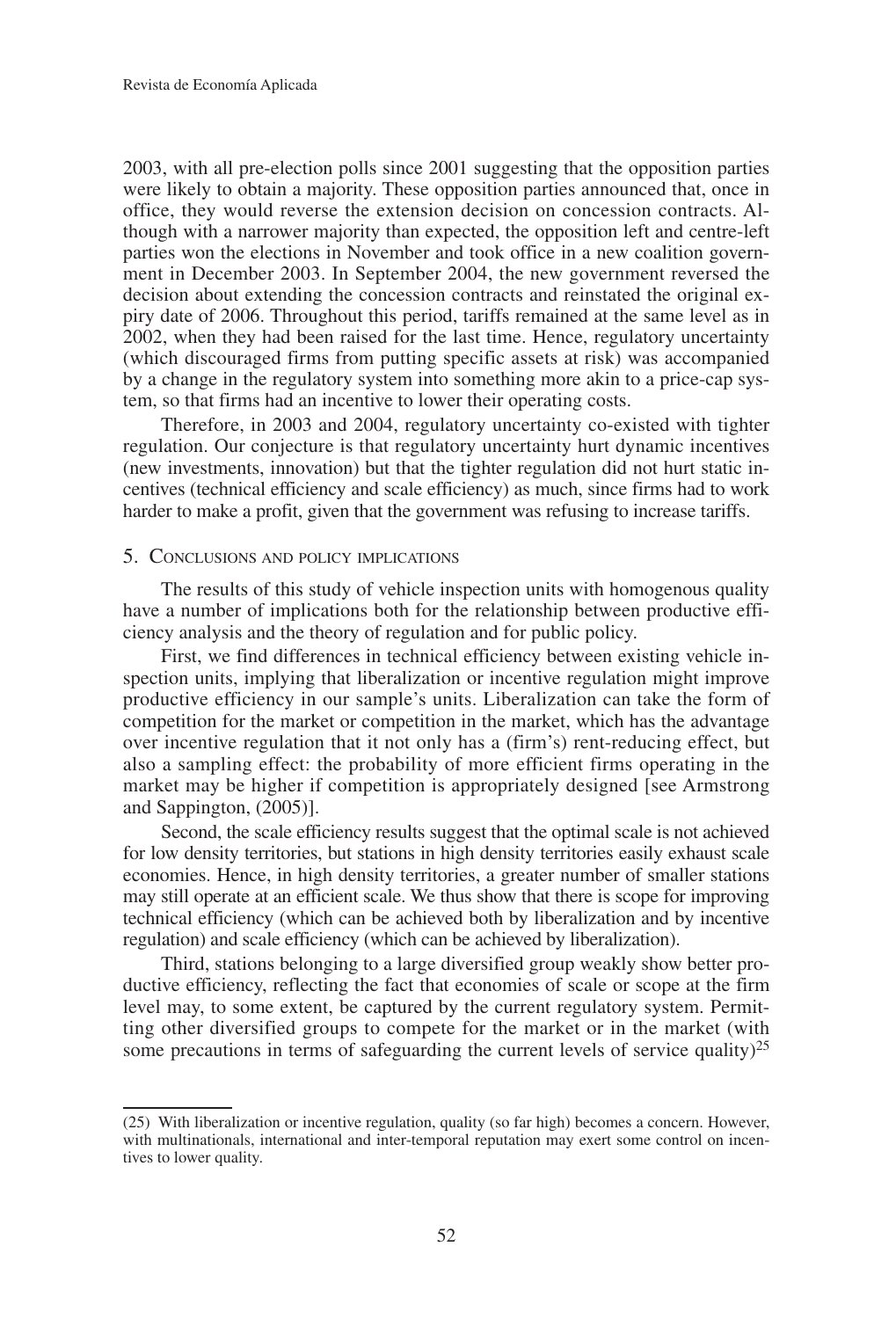may allow for further economies to be captured. Incentive regulation has additional potential when (regional or national) regulators have less scope than (multinational) firms because, if prices do not track costs, multinational or diversified firms have less incentive for internal cost and managerial cross subsidies (allocating fixed costs or less skilled managers to cost-plus regulated segments).

Fourth, the regulatory uncertainty in 2003 and 2004 may be the reason for the absence of technical progress in those years in our sample of inspection units.

We believe that significant savings could be made in future years if liberalization (or some form of incentive regulation such as yardstick competition) is introduced. This is recommended when firms have superior technological information and make non-verifiable cost reductions. With explicit and transparent incentive regulation, the regulatory system could take more advantage of the diversified nature of multinational firms, which may already be providing some results in terms of higher technical efficiency. Incentive regulation would probably be accompanied by an increased concern for product quality, which, according to qualitative appreciations by industry participants, is currently considered to be high. Liberalization can then be used to attract other (strong and efficient) diversified industry groups<sup>26</sup>.

If policy makers decide in favour of liberalization, they must address issues related not only to the quality of service provision but also to universal service (prices equal to or above average costs in some regions may be below the average cost of existing production levels in regions with a low population density).

However, our results should be interpreted with care. The sample corresponds to one single region in a short period of time and the inputs are measured in a broad way. Frontier methods, such as DEA, reveal relative efficiencies. It may well be that, when compared with similar units in other jurisdictions, the results will differ. Future research should perform comparisons of this kind and then differences in regulatory systems could be introduced into our second stage regressions to draw lessons about the costs and benefits of different rules of the game. Nevertheless, our study illustrates the potential for using productive efficiency analysis to guide regulatory reform.

Future research may also address more deeply a number of issues raised here, all of them related to the fact that (at least some) firms operating concessions belong to multinational groups and operate in a number of local jurisdictions. This research should explore more explicitly the connection between the analysis of reform in this industry and the literature on the regulation of multinationals, the literature on multi-market contact, and the interaction between regulatory federalism, capture and the political cycle.

<sup>(26)</sup> One of these other diversified multinational firms sued the Catalan government in 2003 for the extension of the concession period (see Section 3). This reveals another potential benefit of competition, which, to our knowledge, remains unexplored in the literature: when there are multinationals operating in some jurisdictions but not in others, competition for the rules puts pressure on potentially captured local regulators.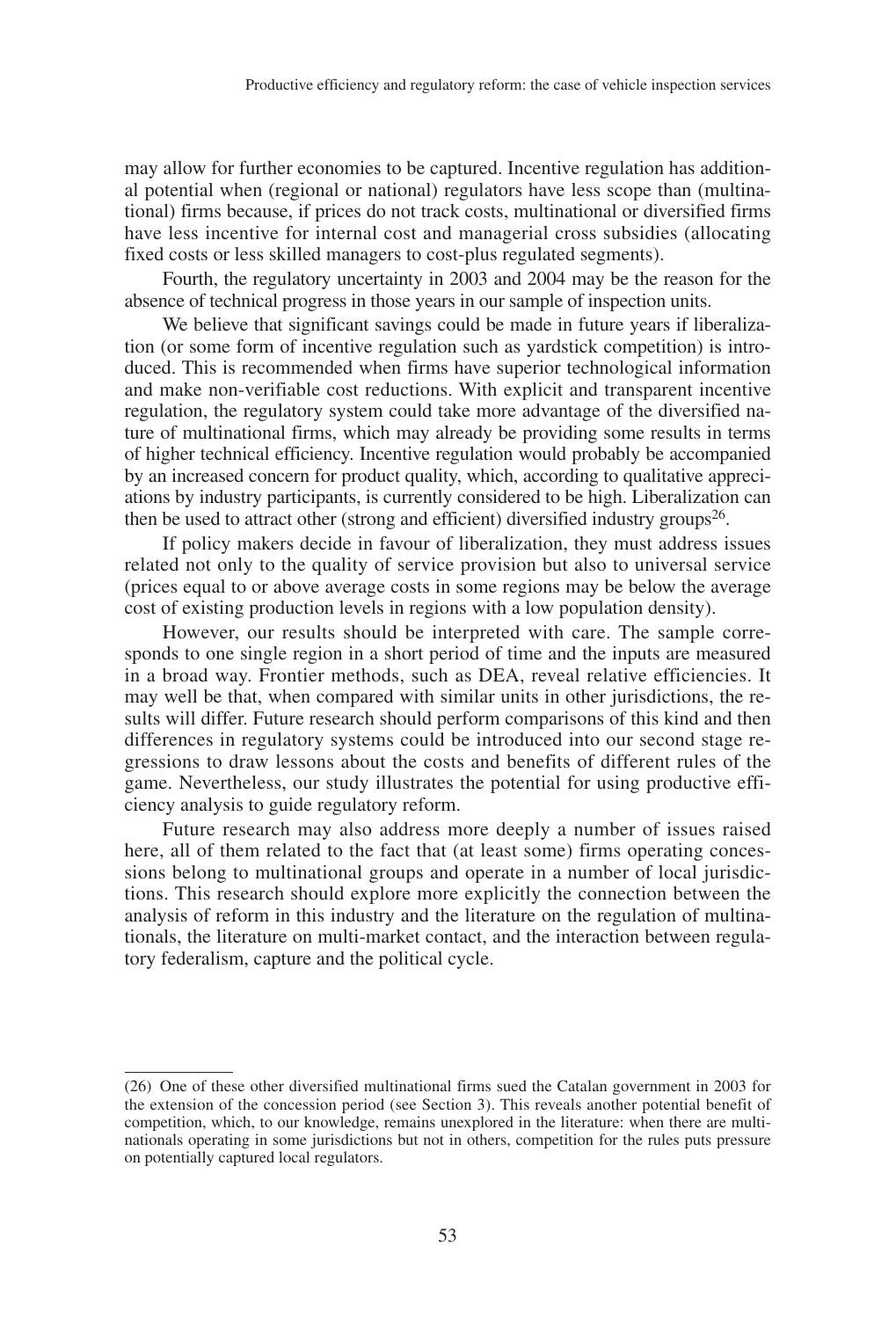# DATA APPENDIX

| Table A1: SUMMARY STATISTICS. AVERAGES PER PROVINCE |      |      |      |      |      |
|-----------------------------------------------------|------|------|------|------|------|
| Barcelona                                           | 2000 | 2001 | 2002 | 2003 | 2004 |
| Number of stations                                  | 18   | 18   | 18   | 18   | 18   |
| <b>Operating lines</b>                              | 2.4  | 2.3  | 2.3  | 2.2  | 2.2  |
| Employment per week                                 | 160  | 175  | 175  | 174  | 173  |
| Output per week                                     | 1059 | 1044 | 1054 | 1054 | 1047 |
| Girona                                              | 2000 | 2001 | 2002 | 2003 | 2004 |
| Number of stations                                  | 7    | 7    | 7    | 7    | 7    |
| Operating lines                                     | 1.9  | 2.0  | 2.0  | 2.0  | 1.9  |
| Employment per week                                 | 122  | 141  | 141  | 142  | 134  |
| Output per week                                     | 619  | 661  | 685  | 690  | 592  |
| Lleida                                              | 2000 | 2001 | 2002 | 2003 | 2004 |
| Number of stations                                  | 8    | 8    | 8    | 8    | 8    |
| Operating lines                                     | 1.1  | 1.0  | 1.0  | 1.3  | 1.3  |
| Employment per week                                 | 74   | 78   | 78   | 76   | 76   |
| Output per week                                     | 242  | 244  | 258  | 267  | 273  |
| Tarragona                                           | 2000 | 2001 | 2002 | 2003 | 2004 |
| Number of stations                                  | 5    | 5    | 5    | 5    | 5    |
| Operating lines                                     | 1.6  | 1.2  | 1.2  | 1.5  | 1.5  |
| Employment per week                                 | 117  | 129  | 129  | 132  | 132  |
| Output per week                                     | 581  | 603  | 624  | 666  | 683  |
| Total                                               | 2000 | 2001 | 2002 | 2003 | 2004 |
| Number of stations                                  | 38   | 38   | 38   | 38   | 38   |
| Operating lines                                     | 1.9  | 1.8  | 1.8  | 1.9  | 1.8  |
| Employment per week                                 | 129  | 142  | 142  | 142  | 140  |
| Output per week                                     | 743  | 747  | 762  | 770  | 753  |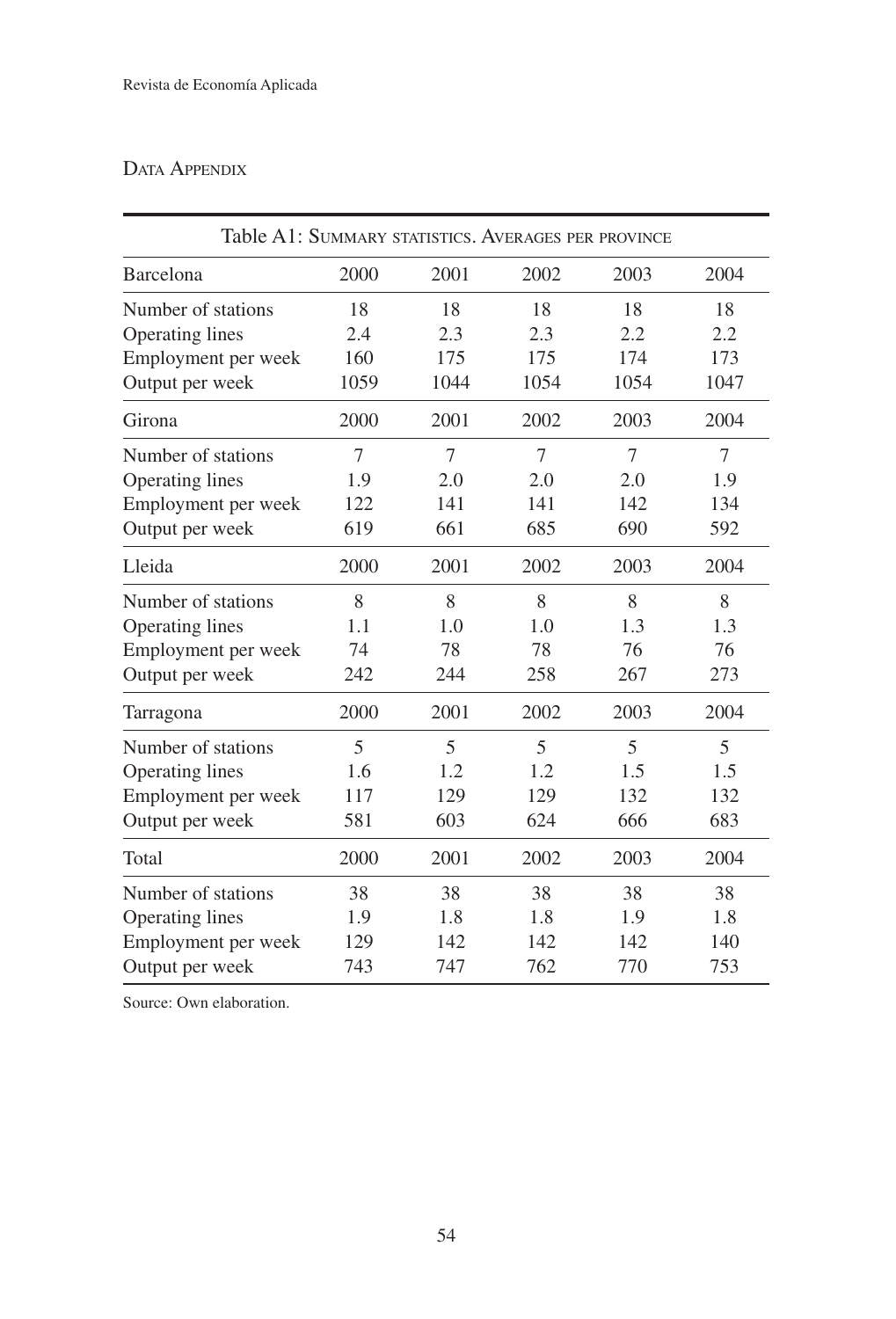|                                                                                                                                                         |                      |                      |      |      | Table A2: EFFICIENCY SCORES BY UNIT |                                                                              |                                                                                                                                                                                                                                                                               |      |                                                                                                                     |       |      |                                                                          |      |                                                                                |
|---------------------------------------------------------------------------------------------------------------------------------------------------------|----------------------|----------------------|------|------|-------------------------------------|------------------------------------------------------------------------------|-------------------------------------------------------------------------------------------------------------------------------------------------------------------------------------------------------------------------------------------------------------------------------|------|---------------------------------------------------------------------------------------------------------------------|-------|------|--------------------------------------------------------------------------|------|--------------------------------------------------------------------------------|
|                                                                                                                                                         | ජි                   | S efficiency scores  |      |      |                                     |                                                                              | VRS efficiency scores                                                                                                                                                                                                                                                         |      |                                                                                                                     |       |      | Scale efficiency scores                                                  |      |                                                                                |
| 2000                                                                                                                                                    | 2001                 | 2002                 | 2003 | 2004 | 2000                                | 2001                                                                         | 2002                                                                                                                                                                                                                                                                          | 2003 | 2004                                                                                                                | 2000  | 2001 | 2002                                                                     | 2003 | 2004                                                                           |
|                                                                                                                                                         |                      |                      |      |      | 0.00                                |                                                                              |                                                                                                                                                                                                                                                                               | 85.3 | 81.9                                                                                                                | 100.0 | 97.8 |                                                                          | 98.5 |                                                                                |
|                                                                                                                                                         |                      | 76.2<br>92.0<br>71.5 |      |      |                                     |                                                                              |                                                                                                                                                                                                                                                                               | 68.8 |                                                                                                                     | 100.0 | 99.6 |                                                                          | 93.8 |                                                                                |
|                                                                                                                                                         | 88688867488456684584 |                      |      |      |                                     | 8<br>8 8 5 8 7 8 7 8 7 8 9 8 8 8 9 9 9 0 1 0 2 8 9 8 9 8 9 8 8 8 8 8 8 8 8 8 | 78.2<br>92.1<br>81.0                                                                                                                                                                                                                                                          | 84.6 | 8 2 7 7 8 7 8 9 9 9 9 9 9 7 7 8 7 8<br>4 9 9 9 1 7 8 9 9 9 9 9 9 8 7 8 9 8 7<br>5 9 1 7 8 1 9 9 9 9 9 9 9 1 9 9 9 9 |       | 86.6 | 5 5 8 9 5 6 7 6 9 7 7 7 7 7 8 9 7<br>5 6 8 7 8 7 8 9 7 8 9 8 7 7 8 9 8 7 | 90.0 | 4 4 8 9 5 5 8 9 8 9 8 7 8 9 8 9 8 9 8<br>5 5 6 7 8 9 8 9 8 9 8 9 7 8 9 8 9 8 9 |
|                                                                                                                                                         |                      | 67.2                 |      |      |                                     |                                                                              | 69.5                                                                                                                                                                                                                                                                          |      |                                                                                                                     |       |      |                                                                          |      |                                                                                |
|                                                                                                                                                         |                      |                      |      |      |                                     |                                                                              |                                                                                                                                                                                                                                                                               |      |                                                                                                                     |       |      |                                                                          |      |                                                                                |
|                                                                                                                                                         |                      |                      |      |      |                                     |                                                                              |                                                                                                                                                                                                                                                                               |      |                                                                                                                     |       |      |                                                                          |      |                                                                                |
|                                                                                                                                                         |                      |                      |      |      |                                     |                                                                              | $\begin{array}{l} 7.69888870 \\ 2.69888870 \\ 2.6988870 \\ 2.6988870 \\ 2.6988870 \\ 2.6988870 \\ 2.6988870 \\ 2.6988870 \\ 2.6988870 \\ 2.6988870 \\ 2.6988870 \\ 2.6988870 \\ 2.6988870 \\ 2.6988870 \\ 2.6988870 \\ 2.6988870 \\ 2.6988870 \\ 2.6988870 \\ 2.6988870 \\ 2$ |      |                                                                                                                     |       |      |                                                                          |      |                                                                                |
|                                                                                                                                                         |                      |                      |      |      |                                     |                                                                              |                                                                                                                                                                                                                                                                               |      |                                                                                                                     |       |      |                                                                          |      |                                                                                |
|                                                                                                                                                         |                      |                      |      |      |                                     |                                                                              |                                                                                                                                                                                                                                                                               |      |                                                                                                                     |       |      |                                                                          |      |                                                                                |
|                                                                                                                                                         |                      |                      |      |      |                                     |                                                                              |                                                                                                                                                                                                                                                                               |      |                                                                                                                     |       |      |                                                                          |      |                                                                                |
|                                                                                                                                                         |                      |                      |      |      |                                     |                                                                              |                                                                                                                                                                                                                                                                               |      |                                                                                                                     |       |      |                                                                          |      |                                                                                |
|                                                                                                                                                         |                      |                      |      |      |                                     |                                                                              |                                                                                                                                                                                                                                                                               |      |                                                                                                                     |       |      |                                                                          |      |                                                                                |
|                                                                                                                                                         |                      |                      |      |      |                                     |                                                                              |                                                                                                                                                                                                                                                                               |      |                                                                                                                     |       |      |                                                                          |      |                                                                                |
|                                                                                                                                                         |                      |                      |      |      |                                     |                                                                              |                                                                                                                                                                                                                                                                               |      |                                                                                                                     |       |      |                                                                          | 94.6 |                                                                                |
|                                                                                                                                                         |                      | 84.4                 |      |      |                                     |                                                                              |                                                                                                                                                                                                                                                                               |      |                                                                                                                     | 00.00 |      |                                                                          | 00.0 |                                                                                |
|                                                                                                                                                         |                      | 45.7                 |      |      | 63.2                                |                                                                              |                                                                                                                                                                                                                                                                               |      |                                                                                                                     | 17.1  |      |                                                                          | 85.4 |                                                                                |
|                                                                                                                                                         |                      | 99.5<br>44.0         | 94.4 |      | 0.00                                |                                                                              |                                                                                                                                                                                                                                                                               |      |                                                                                                                     | 99.6  |      | 99.8<br>77.2                                                             | 99.9 |                                                                                |
|                                                                                                                                                         |                      |                      | 65.0 |      | 63.7                                |                                                                              | 57.0                                                                                                                                                                                                                                                                          |      |                                                                                                                     | 69.4  |      |                                                                          | 85.0 |                                                                                |
| Note: All scores obtained using sequential frontiers and an input-oriented DEA. Scale efficiency scores obtained dividing CRS efficiency scores and VRS |                      |                      |      |      |                                     |                                                                              |                                                                                                                                                                                                                                                                               |      |                                                                                                                     |       |      |                                                                          |      |                                                                                |
| efficiency scores (TE <sub>CRS</sub> /TE <sub>VRS</sub> )                                                                                               |                      |                      |      |      |                                     |                                                                              |                                                                                                                                                                                                                                                                               |      |                                                                                                                     |       |      |                                                                          |      |                                                                                |
| Source: Own elaboration                                                                                                                                 |                      |                      |      |      |                                     |                                                                              |                                                                                                                                                                                                                                                                               |      |                                                                                                                     |       |      |                                                                          |      |                                                                                |

55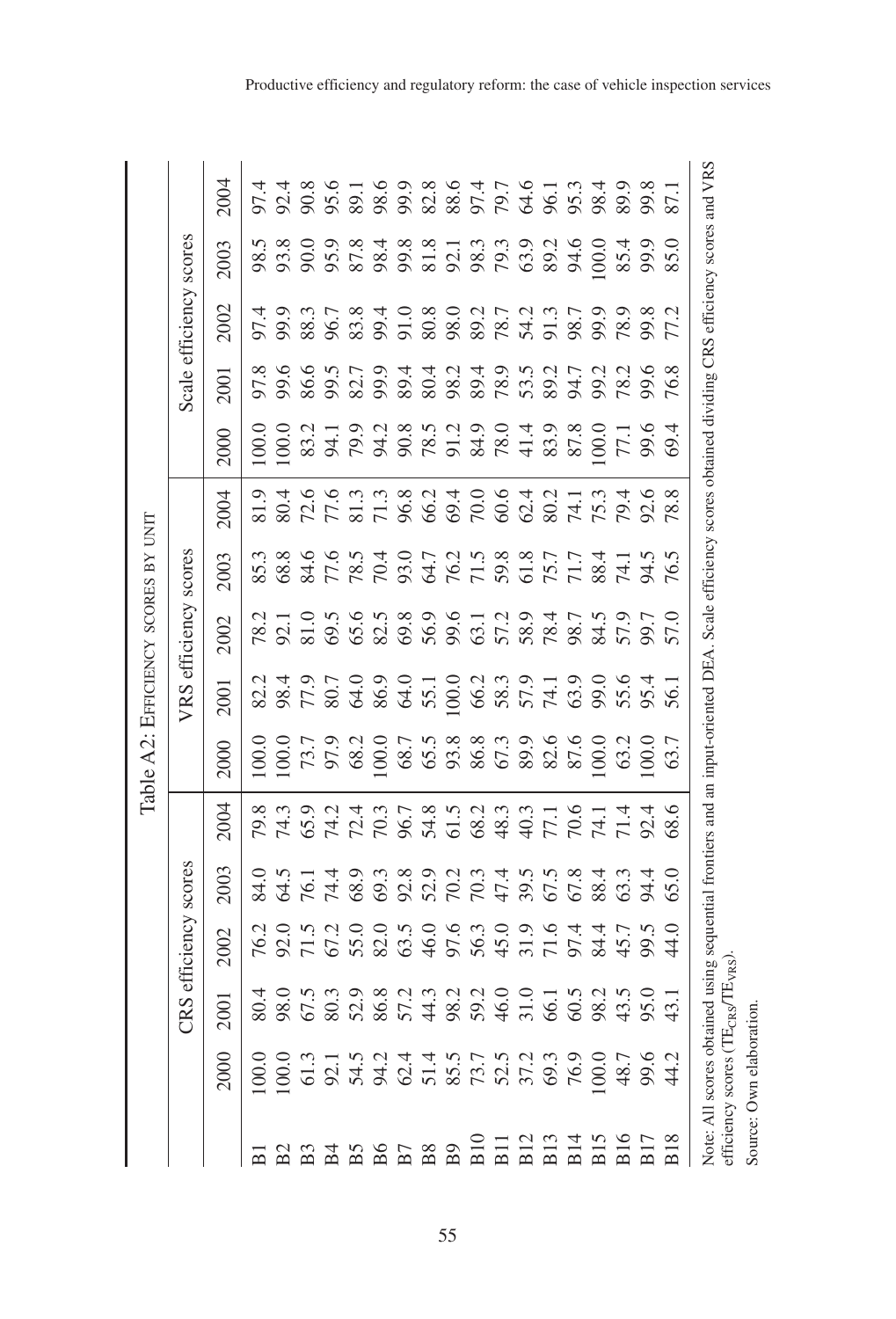|                    |                                                                |                              |            |                                                                                                                                                                                          | Table A2: EFFICIENCY SCORES BY UNIT (continuation)                                                                                                                                                                 |                                                                                                                                                                                                                                                                                                                                                                                                                                                                                                                                         |      |                                                                                          |        |                         |      |                                  |                         |      |      |
|--------------------|----------------------------------------------------------------|------------------------------|------------|------------------------------------------------------------------------------------------------------------------------------------------------------------------------------------------|--------------------------------------------------------------------------------------------------------------------------------------------------------------------------------------------------------------------|-----------------------------------------------------------------------------------------------------------------------------------------------------------------------------------------------------------------------------------------------------------------------------------------------------------------------------------------------------------------------------------------------------------------------------------------------------------------------------------------------------------------------------------------|------|------------------------------------------------------------------------------------------|--------|-------------------------|------|----------------------------------|-------------------------|------|------|
|                    |                                                                | CRS                          | efficiency | scores                                                                                                                                                                                   |                                                                                                                                                                                                                    |                                                                                                                                                                                                                                                                                                                                                                                                                                                                                                                                         |      | VRS efficiency                                                                           | scores |                         |      |                                  | Scale efficiency scores |      |      |
|                    | 2000                                                           | 2001                         | 2002       | 2003                                                                                                                                                                                     | 2004                                                                                                                                                                                                               | 2000                                                                                                                                                                                                                                                                                                                                                                                                                                                                                                                                    | 2001 | 2002                                                                                     | 2003   | 2004                    | 2000 | 2001                             | 2002                    | 2003 | 2004 |
|                    |                                                                |                              |            |                                                                                                                                                                                          |                                                                                                                                                                                                                    |                                                                                                                                                                                                                                                                                                                                                                                                                                                                                                                                         |      |                                                                                          |        |                         |      |                                  |                         |      |      |
|                    |                                                                |                              |            |                                                                                                                                                                                          |                                                                                                                                                                                                                    |                                                                                                                                                                                                                                                                                                                                                                                                                                                                                                                                         |      |                                                                                          |        |                         |      |                                  |                         |      |      |
|                    |                                                                |                              |            |                                                                                                                                                                                          |                                                                                                                                                                                                                    |                                                                                                                                                                                                                                                                                                                                                                                                                                                                                                                                         |      |                                                                                          |        |                         |      |                                  |                         |      |      |
| GGGGGGG1GG1GGCGE66 |                                                                |                              |            | 8 0 0 1 0 1 0 8 9 0 0 1 1 1 1 8 9 0 0 1 1 0 0 1 1 0 0 1 1 0 0 1 1 0 0 1 1 0 0 1 1 0 0 1 1 0 0 1 1 0 0 1 1 0 1<br>6 0 0 1 0 1 0 8 0 1 0 2 1 0 2 1 0 2 1 0 1 1 0 1 1 0 1 1 0 1 1 0 1 1 0 1 | 5 1 1 0 1 1 9 0 5 6 9 0 0 0 0 1 5 0 0 1 5 6 9 0 0 1 5 0 0 1 5 6 9 0 1 5 6 9 0 1 5 6 9 0 1 5 6 9 0 1 6 0 1 6 0<br>4 5 4 5 6 6 6 6 6 9 7 8 7 8 7 8 7 8 7 8 9 9 0 1 7 8 9 9 0 1 8 9 0 1 7 9 9 9 0 1 8 9 0 1 7 9 9 9 1 | $\begin{array}{l} \Xi \; \overset{\alpha}{\sim} \; \overset{\alpha}{\sim} \; \overset{\alpha}{\sim} \; \overset{\alpha}{\sim} \; \overset{\alpha}{\sim} \; \overset{\alpha}{\sim} \; \overset{\alpha}{\sim} \; \overset{\alpha}{\sim} \; \overset{\alpha}{\sim} \; \overset{\alpha}{\sim} \; \overset{\alpha}{\sim} \; \overset{\alpha}{\sim} \; \overset{\alpha}{\sim} \; \overset{\alpha}{\sim} \; \overset{\alpha}{\sim} \; \overset{\alpha}{\sim} \; \overset{\alpha}{\sim} \; \overset{\alpha}{\sim} \; \overset{\alpha}{\sim} \;$ |      | 6<br>6 3 5 6 6 6 6 6 6 6 7 8 9 7 8 9 6 7 6 7 6 7 8 9 7 8 7 8 7 7 8 7 8 9 7 8 7 8 9 7 8 9 |        | SUR RESERENCE SON POSTE |      | $3.8778888888888787878588888888$ |                         |      |      |
|                    |                                                                |                              |            |                                                                                                                                                                                          |                                                                                                                                                                                                                    |                                                                                                                                                                                                                                                                                                                                                                                                                                                                                                                                         |      |                                                                                          |        |                         |      |                                  |                         |      |      |
|                    |                                                                |                              |            |                                                                                                                                                                                          |                                                                                                                                                                                                                    |                                                                                                                                                                                                                                                                                                                                                                                                                                                                                                                                         |      |                                                                                          |        |                         |      |                                  |                         |      |      |
|                    |                                                                |                              |            |                                                                                                                                                                                          |                                                                                                                                                                                                                    |                                                                                                                                                                                                                                                                                                                                                                                                                                                                                                                                         |      |                                                                                          |        |                         |      |                                  |                         |      |      |
|                    |                                                                |                              |            |                                                                                                                                                                                          |                                                                                                                                                                                                                    |                                                                                                                                                                                                                                                                                                                                                                                                                                                                                                                                         |      |                                                                                          |        |                         |      |                                  |                         |      |      |
|                    |                                                                |                              |            |                                                                                                                                                                                          |                                                                                                                                                                                                                    |                                                                                                                                                                                                                                                                                                                                                                                                                                                                                                                                         |      |                                                                                          |        |                         |      |                                  |                         |      |      |
|                    |                                                                |                              |            |                                                                                                                                                                                          |                                                                                                                                                                                                                    |                                                                                                                                                                                                                                                                                                                                                                                                                                                                                                                                         |      |                                                                                          |        |                         |      |                                  |                         |      |      |
|                    |                                                                |                              |            |                                                                                                                                                                                          |                                                                                                                                                                                                                    |                                                                                                                                                                                                                                                                                                                                                                                                                                                                                                                                         |      |                                                                                          |        |                         |      |                                  |                         |      |      |
|                    |                                                                |                              |            |                                                                                                                                                                                          |                                                                                                                                                                                                                    |                                                                                                                                                                                                                                                                                                                                                                                                                                                                                                                                         |      |                                                                                          |        |                         |      |                                  |                         |      |      |
|                    |                                                                |                              |            |                                                                                                                                                                                          |                                                                                                                                                                                                                    |                                                                                                                                                                                                                                                                                                                                                                                                                                                                                                                                         |      |                                                                                          |        |                         |      |                                  |                         |      |      |
|                    |                                                                |                              |            |                                                                                                                                                                                          |                                                                                                                                                                                                                    |                                                                                                                                                                                                                                                                                                                                                                                                                                                                                                                                         |      |                                                                                          |        |                         |      |                                  |                         |      |      |
|                    |                                                                |                              |            |                                                                                                                                                                                          |                                                                                                                                                                                                                    |                                                                                                                                                                                                                                                                                                                                                                                                                                                                                                                                         |      |                                                                                          |        |                         |      |                                  |                         |      |      |
|                    |                                                                |                              |            |                                                                                                                                                                                          |                                                                                                                                                                                                                    |                                                                                                                                                                                                                                                                                                                                                                                                                                                                                                                                         |      |                                                                                          |        |                         |      |                                  |                         |      |      |
|                    |                                                                |                              |            |                                                                                                                                                                                          |                                                                                                                                                                                                                    |                                                                                                                                                                                                                                                                                                                                                                                                                                                                                                                                         |      |                                                                                          |        |                         |      |                                  |                         |      |      |
|                    |                                                                |                              |            |                                                                                                                                                                                          |                                                                                                                                                                                                                    |                                                                                                                                                                                                                                                                                                                                                                                                                                                                                                                                         |      |                                                                                          |        |                         |      |                                  |                         |      |      |
|                    |                                                                |                              |            |                                                                                                                                                                                          |                                                                                                                                                                                                                    |                                                                                                                                                                                                                                                                                                                                                                                                                                                                                                                                         |      |                                                                                          |        |                         |      |                                  |                         |      |      |
|                    |                                                                |                              |            |                                                                                                                                                                                          |                                                                                                                                                                                                                    |                                                                                                                                                                                                                                                                                                                                                                                                                                                                                                                                         |      |                                                                                          |        |                         |      |                                  |                         |      |      |
|                    | efficiency scores (TE <sub>CR</sub><br>Note: All scores obtain | $_{\rm 8}/\rm TE_{\rm VRS})$ |            |                                                                                                                                                                                          | ed using sequential frontiers and an input-oriented DEA. Scale efficiency scores obtained dividing CRS efficiency scores and VRS                                                                                   |                                                                                                                                                                                                                                                                                                                                                                                                                                                                                                                                         |      |                                                                                          |        |                         |      |                                  |                         |      |      |

56

Source: Own elaboration.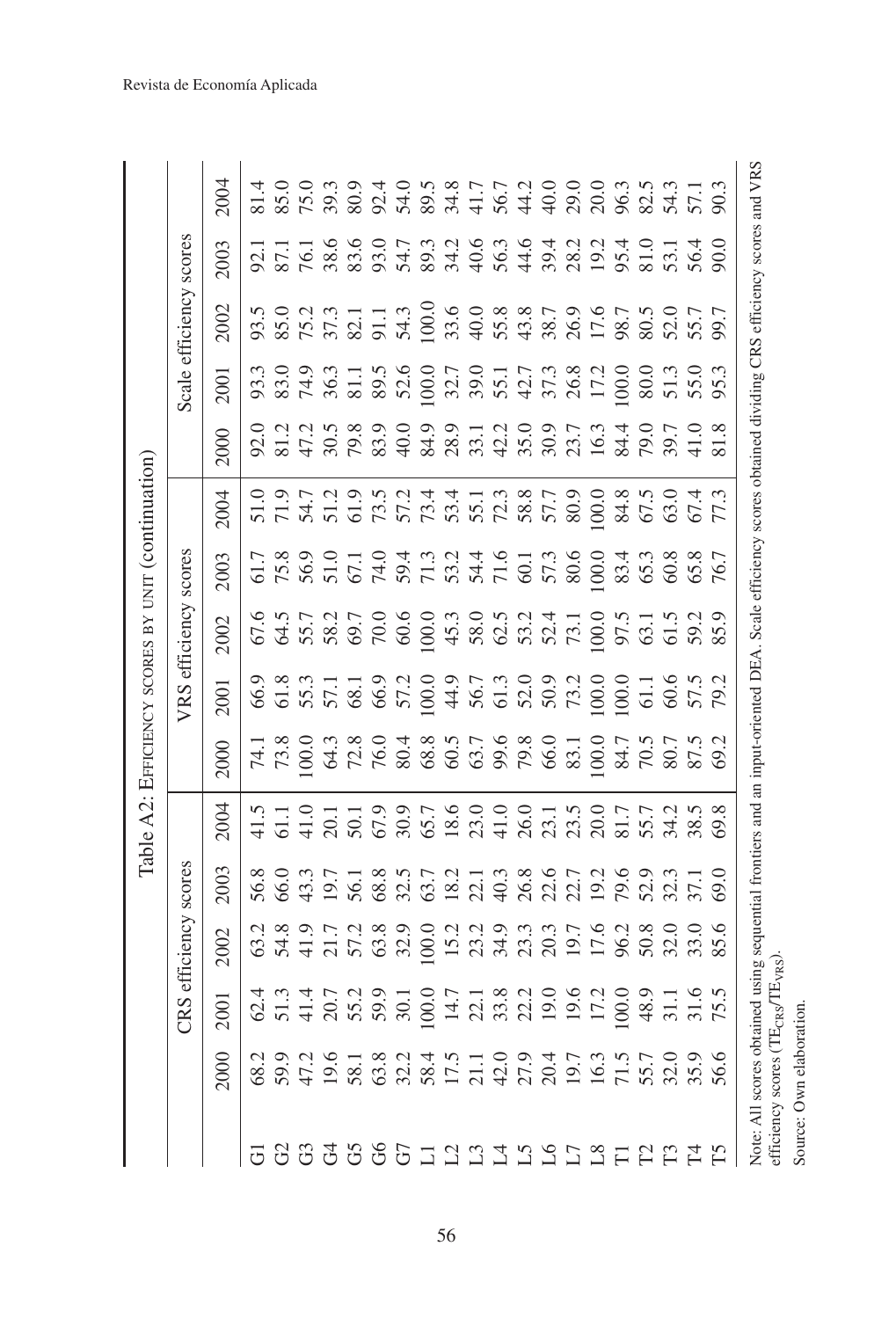| Table A3: CORRELATION COEFFICIENTS OF SCORES OBTAINED WITH SEQUENTIAL | AND CONTEMPORANEOUS FRONTIERS |       |       |       |       |
|-----------------------------------------------------------------------|-------------------------------|-------|-------|-------|-------|
|                                                                       | 2000                          | 2001  | 2002  | 2003  | 2004  |
| <b>VRS</b>                                                            | 1.000                         | 0.983 | 0.975 | 0.924 | 0.945 |
| <b>CRS</b>                                                            | 1.000                         | 0.955 | 0.995 | 0.965 | 0.979 |

Source: Own elaboration.

# A

#### REFERENCES

- Affuso, L., Angeriz, A., Pollitt, M.G. (2002): "Measuring the efficiency of Britain's privatised train operating companies", *Regulation Initiative Discussion Paper Series*, 48, London Business School.
- Armstrong, M., Sappington, D. (2005): "Recent developments in the theory of regulation", in Armstrong, M., Porter, R.H. (eds.): *Handbook of Industrial Organization*, vol. 3. Elsevier, North-Holland.
- Banker, R.D., Charnes, A., Cooper, W. W. (1984): "Some Models for Estimating Technical and Scale Inefficiencies in Data Envelopment Analysis", *Management Science*, 30, pp. 1078-1092.
- Banker, R.D., Morey, R.C. (1986): "Efficiency analysis for exogenously fixed inputs and outputs", *Operations Research*, 34(4), pp. 513-521.
- Coelli, T. (1996): "Measurement of Total Factor Productivity Growth and Biases in Technological Change in Western Australian Agriculture", *Journal of Applied Econometrics,* 11(1), pp. 77-91.
- Coelli, T., Rao, D.S.P., O'Donnell, C.G., Battese, G.E. (2005): *An Introduction to Efficiency and Productivity Analysis*, Second Edition, Kluwer Academic Publishers, Boston.
- Cordero, J.M., Pedraja, F., Salinas, J. (2008): "Measuring Efficiency in Education: an Analysis of Different Approaches for Incorporating Non-discretionary Inputs", *Applied Economics*, 40, pp. 1323-1339.
- Dusansky, R., Wilson, P.W. (1994): "Technical efficiency in the decentralized care of the developmentally disabled", *Review of Economics and Statistics*, 76(2), pp. 340-345.
- Färe, R., Grosskopf, S., Norris, M., Zhang, Z. (1994): "Productivity Growth, Technical Progress and Efficiency Change in Industrialized Countries", *American Economic Review*, 84(1), pp. 66-83.
- Glass, T.C., McKillop, D.G., Hyndman, N. (1995): "Efficiency in the Provision of University Teaching and research: An Empirical Analysis of UK Universities", *Journal of Applied Econometrics*. 10(1), pp. 61-72.
- Grifell-Tatjé, E., Lovell, C.A.K. (1999): "A generalized Malmquist productivity index, *Sociedad de Estadística e Investigación Operativa"*, 71), pp. 81-101.
- Grossman, G.M., Helpman, E. (2001): *Special Interest Politics*. The MIT Press, Cambridge.
- Hubbard, T.N. (1997): "Using inspection and maintenance programs to regulate vehicle emissions", *Contemporary Economic Policy*, 15(2), pp. 52-62.
- Hubbard, T.N. (1999): "An empirical examination of moral hazard in the vehicle inspection market", *RAND Journal of Economics*, 29(2), pp. 406-426.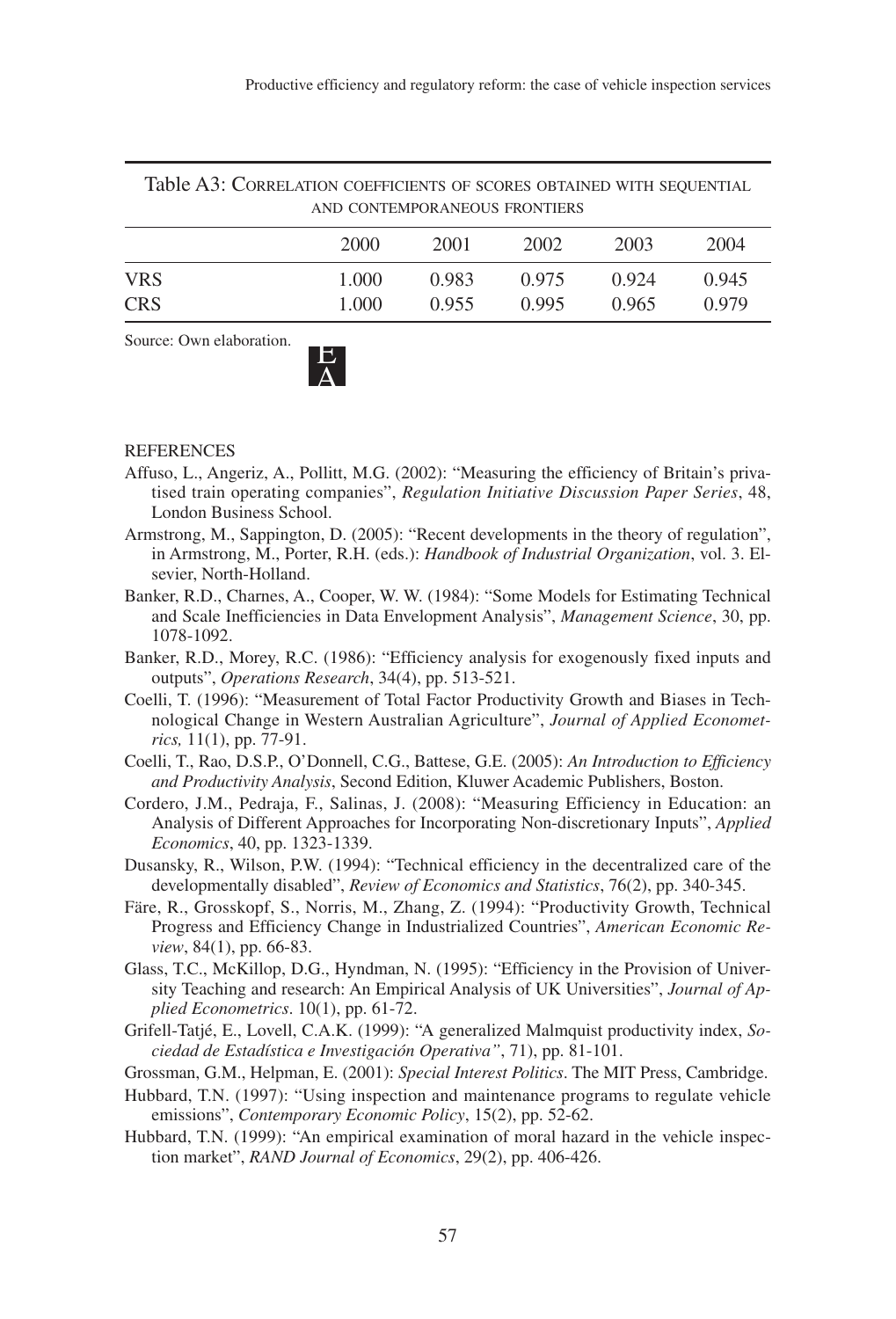- Hubbard, T.N. (2002): "How do consumers motivate experts? Reputational incentives in an auto repair market", *Journal of Law and Economics*, 45(2), pp. 437-468.
- Kennedy, J., Smith, A.S.J. (2004): "Assessing the efficient cost of sustaining Britain's rail network: Perspectives based on zonal comparisons", *Journal of Transport Economics and Policy*, 38(2), pp. 157-190.
- Merrell, D., Poitras, M., Sutter, D. (1999): "The effectiveness of vehicle safety inspections: An analysis using panel data", *Southern Economic Journal*, 65(3), pp. 571-583.
- Murillo-Zamorano, L. R. (2004): "Economic efficiency and frontier techniques", *Journal of Economic Surveys*, 18(1), pp. 33-77.
- Poitras, M., Sutter, D. (2002): "Policy ineffectiveness or offsetting behaviour? An analysis of vehicle safety inspections", *Southern Economic Journal*, 68(4), pp. 922-934.
- Pollitt, M. (1996): "Ownership and efficiency in nuclear power production", *Oxford Economic Papers*, 48(2), pp. 342-360.
- Puig-Junoy, J. (1998): "Technical efficiency in the clinical management of critical ill patients", *Health Economics*, 7, pp. 263-277.
- Odeck, J. (2000): "Assessing the relative efficiency and productivity growth of vehicle inspection services: An application of DEA and Malmquist Indices", *European Journal of Operational Research*, 126(3), pp. 501-514.
- Ray, S.C., Desli, E. (1997): "Productivity growth, technical progress and efficiency change in industrialized countries: comment", *American Economic Review*, 87(5), pp. 1033-1039.
- Resende, M. (2000): "Regulatory regimes and efficiency in US local telephony", *Oxford Economic Papers*, 52(3), pp. 447-470.
- Sappington, D. (2005): "Regulating Service Quality: A Survey", *Journal of Regulatory Economics*, 27(2), pp. 123-154.
- Simar, L., Wilson, P. W. (2007): "Estimation and inference in two-stage, semi-parametric models of production processes", *Journal of Econometrics*, 136, pp. 31-64.
- Sutter, D., Poitras, M. (2002): "The political economy of automobile safety inspections", *Public Choice*, 113(3-4), pp. 367-387.
- Tulkens, H., Vanden Eeckaut, P. (1995): "Non-Parametric Efficiency, Progress and Regress Measures for Panel Data: Methodological Aspects", *European Journal of Operational Research*, 80, pp. 474-499.
- Yatchew, A. (2000): "Scale Economies in Electricity Distribution: A Semi-Parametric Analysis", *Journal of Applied Econometrics*, 15(2), pp. 187-210.
- Ylvinger, S. (1998): "The operation of Swedish motor-vehicle inspections: efficiency and some problems concerning regulation", *Transportation*, 25(1), pp. 23-36.
- Zofio, J.L. (2007): "Malmquist productivity index decompositions: a unifying framework", *Applied Economics*, 39, pp. 2371-2387.

*Fecha de recepción del original: agosto, 2007 Versión final: marzo, 2009*